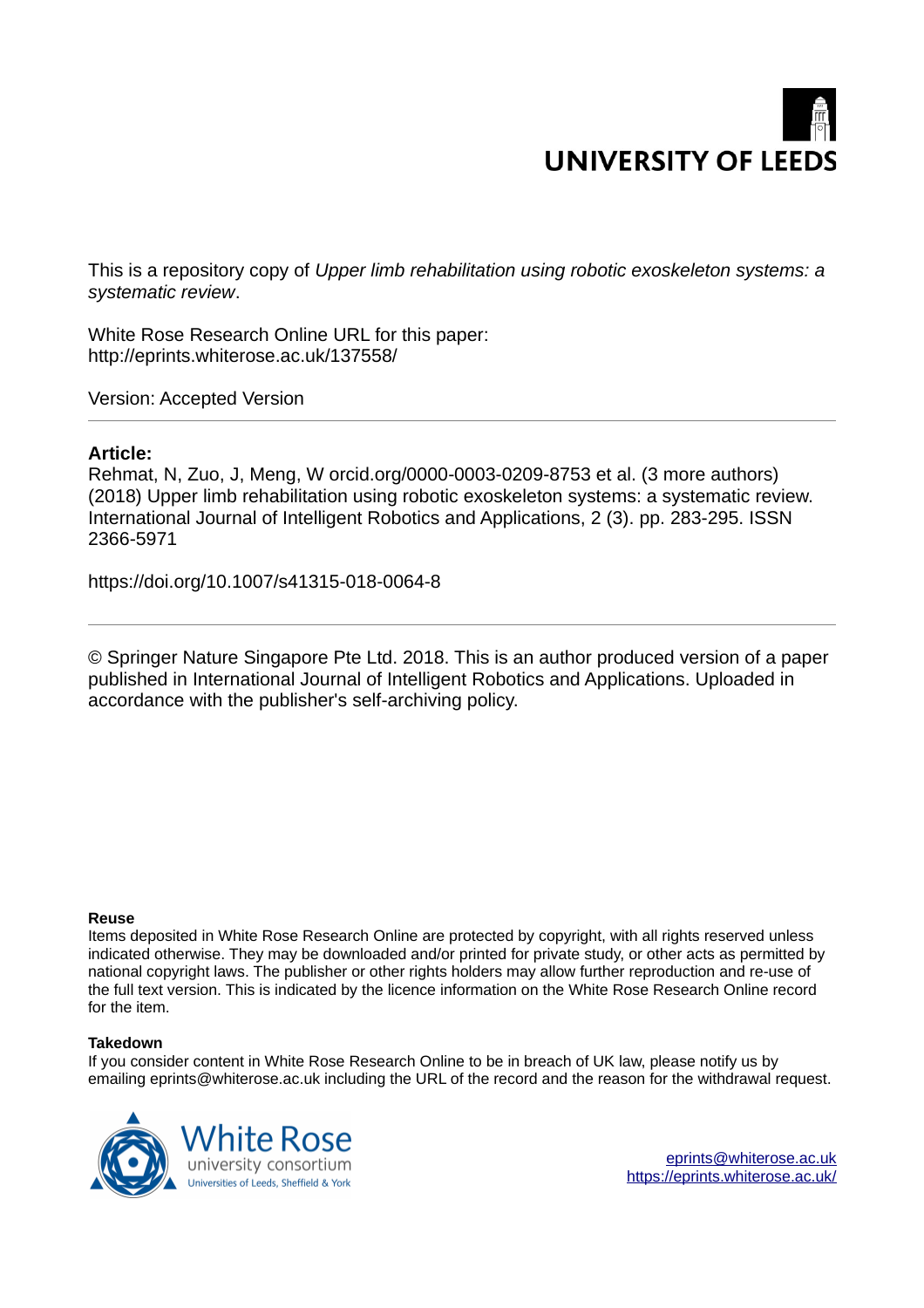# Upper Limb Rehabilitation using Robotic Exoskeleton Systems: A Systematic Review

Naqash Rehmat, Jie Zuo, Wei Meng, Quan Liu, Sheng Q. Xie\*, and Hui Liang

Abstract—Exoskeleton assisted therapy has been reported as a significant reduction in impairment and gain in functional abilities of stroke patients. In this paper, we conduct a systematic review on the upper limb rehabilitation using robotic exoskeleton systems. This review is based on typical mechanical structures and control strategies for exoskeletons in clinical rehabilitation conditions. A variety of upper limb exoskeletons are classified and reviewed according to their rehabilitation joints. Special attentions are paid to the performance control strategies and mechanism designs in clinical trials and to promote the adaptability to different patients and conditions. Finally, we analyze and highlight the current research gaps and the future directions in this field. We intend to offer informative resources and reliable guidance for relevant researcher's further studies, and exert a far-reaching influence on the development of advanced upper limb exoskeleton robotic systems.

Index Terms—Robot-assisted rehabilitation, Upper limb exoskeleton, Clinical trials

#### I. INTRODUCTION

Stroke is one of the major health care issues in the United States [1], Japan [2], UK [3], European Union [4], Australia, New

Zealand [5], and rest of the world [6]. In the United States, it is the second biggest cause of death and major cause of adult disability [5]. According to figures from the stroke foundation of New Zealand, annually around 0.795 million people suffer from stroke and 76.72% of them are new strokes [7]. The stroke data from the less developed or developing countries are not regularly updated and, therefore not easily available. However, it is estimated that percentage of stroke-related disability is a lot higher in these countries [6, 8]. A stroke occurs when brain cells are impaired due to interruption of blood supply to the brain or due to accumulation and subsequent compression of the brain due to rupturing of blood vessels. As a result, the stroke patient experiences a loss of physical strength on one side of the body, paralysis or hemiplegia. This greatly affects the patient's ability to perform daily life work and

N. Rehmat is with Department of Mechanical Engineering, The University of Auckland, Auckland, New Zealand.

J. Zuo, W. Meng, and Q. Liu are with School of Information Engineering, Wuhan University of Technology, Wuhan, China.

W. Meng and S. Q. Xie are with School of Electronic and Electrical Engineering, University of Leeds, UK. (corresponding author: s.q.xie@leeds.ac.uk)

H. Liang is with College of Electromechanical Engineering, Qingdao University of Science and Technology, Qingdao, China.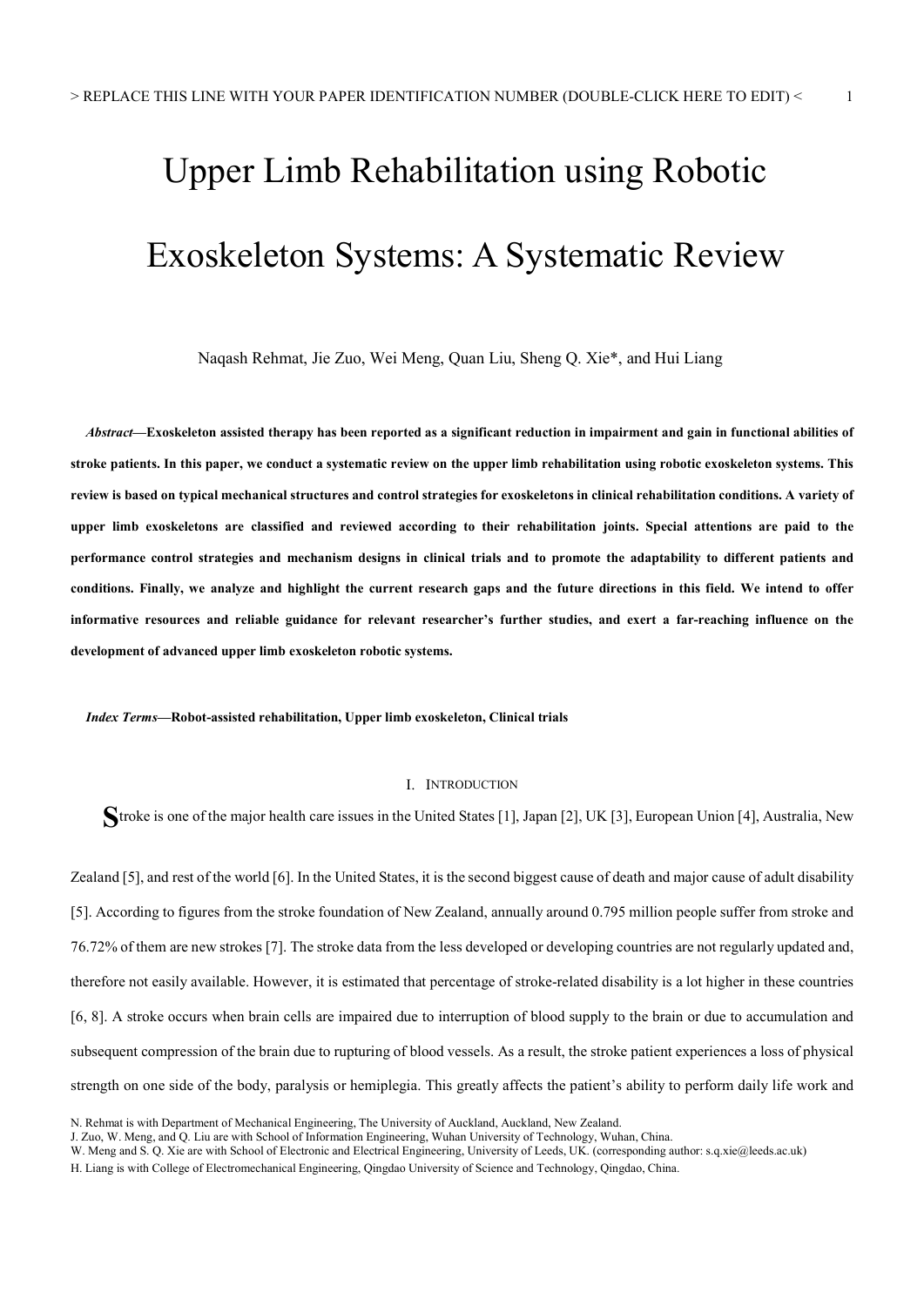activities. After the stroke, patients are advised to undergo therapy sessions to reduce impairment and recover functional ability. In the last two decades, various robotic systems have been developed to assist stroke survivors during the rehabilitation phase. These devices can assist patients during rehabilitation phase to restore some function lost due to this injury. Two kinds of robotic devices are currently available for upper limb rehabilitation, including an effector robots and exoskeleton robots. An end effector robot is based on industrial robot arm; where human upper limb (hand or forearm) is attached to the robot through one point and the robot exert force only at this point[9]. With one physical interface, it is very difficult to fully determine the posture of the upper limb. This is due to the fact that upper limb consists of two unconstrained parts (humerus and forearm) and they are free to move about their pivot at shoulder and elbow. With only one physical interface an end-effector robot cannot control each individual joint independently. As a result, an end-effector robot has a limited workspace with movement in either robot joint space or Cartesian space. Examples of end-effector devices are MIT-Manus [10], MIME [11], ARM Guide [12], Bi-Manu-Track [13] and Gentle/s system [14]. An exoskeleton type device has a similar structure to the human arm and is attached to the side of the human arm at multiple locations. The joints axis of exoskeleton robot matches that of the human upper limb joint axis. The physical interface at multiple locations makes it much easier to fully determine posture during the movement. This also allows controlling the torque applied to each individual joint. Since the exoskeleton is attached to the side of the human arm, therefore, it can cover the whole range of upper limb motion. With exoskeleton robot, any part of upper limb can be targeted for training. Unlike an end effector robot, an exoskeleton robot has a large range of motion. Examples of upper limb exoskeleton devices are SUEFUL7 [15], ARMin III [16], CADEN [17], RUPERT[18]. The robotic systems used for upper limb rehabilitation can be studied based on their mechanical structure, control system, and clinical applications. The mechanical configuration [8, 19-27]and control systems[28-36] have been reviewed previously. A detailed insight on various end effector based system and their application in stroke rehabilitation have also been carried out [37]. Gopura *et.al* produced a detailed study on the effectiveness of the robotic system in upper limb rehabilitation, however only few exoskeleton based studies were discussed in that review [38]. Chang et.al reviewed various end effector and exoskeleton based clinical studies [39]. But this review discussed only four studies using the exoskeleton to provide rehabilitation. So in this paper, we will review various studies on upper limb rehabilitation using the exoskeleton based system.

To the authors' best knowledge, there has not been a comprehensive review on design and control of upper limb rehabilitation exoskeleton in clinic trails. Hence we intend to conduct an systematic and informative survey, which can be served as a reliable guidance for scientists and engineers when they engage in soft rehabilitation robots. In particular, the all-round comparisons of existing rehabilitation robots are based on the published available data, to make researchers fully aware of the limitations and advantages of diverse mechanical designs and control schemes. From the research point of view, this paper will also generate the current research gaps and future directions, promoting the advent of more compliant, adaptable, intelligent and mature robots to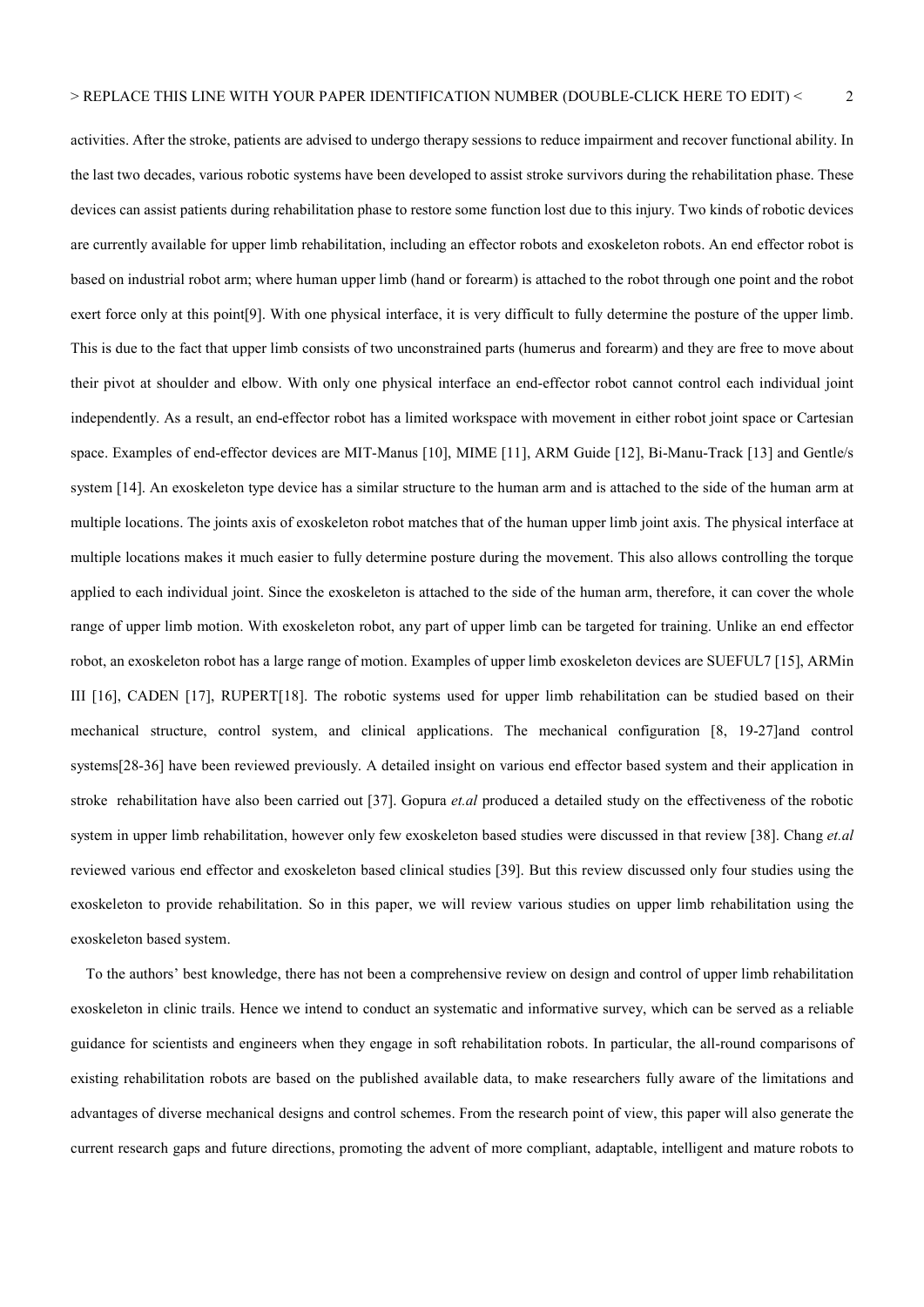satisfy the sharply increasing rehabilitation demands. The rest of paper is organized as follows. Section II and III clarifies upper limb exoskeletons with various mechanical structures and their control strategies. In Section IV, clinical trial performance of these exoskeletons are introduced and compared. Section V discusses and analyses the research limitations and future directions. Finally, conclusions are drawn in Section VI.

#### II. MECHANICAL DESIGN

The human upper limb is a complex area with three different movement complex; shoulder complex, elbow complex, and wrist joint complex [40, 41]. With these three-movement complexes, the upper limb has total 9 degrees of freedom [42]. The shoulder joint effectively has 5 degrees of freedom, three degrees due to Glenohumeral joint and 2 degrees due to sternoclavicular joint[42]. The movement at the shoulder joint is shoulder abduction/adduction, shoulder flexion/extension, internal/external rotation, shoulder depression/elevation and retraction/protraction. The elbow and wrist joints each have two degrees of freedom i-e elbow flexion/extension, forearm supination/pronation, wrist flexion/extension and wrist ulnar/radial deviation. Majority of the exoskeleton robots developed for upper limb provide actuation at only shoulder and elbow [16, 25, 34, 43-52]. Only a few devices provide additional actuation for the forearm, wrist and sternoclavicular joints [53]. Only one exoskeleton (UL-EXO7[54, 55]) out of ten used in clinical trials support seven degrees of freedom, the remaining only provides assistance at the shoulder (3DOF) and elbow joint (1DOF) [43, 46-52, 54, 56-64]. By training shoulder and elbow joint they cover the entire range of movement for upper arm. However their effectiveness in promoting the use of an entire upper limb is limited as most of the daily life task involves using hand and wrist in lifting, eating, drinking and moving the objects etc. To successful retrain stroke survivors in activities of daily living assisted movement should also be delivered to lower arm and hand. Whilst designing the mechanical structure of exoskeleton the mechanism for the centre of rotation of shoulder joint must also be considered. A lot of devices assume shoulder movement by only considering the movement of the Glenohumeral joint as "ball and socket type joint". This is a not correct assumption as the centre of rotation of human shoulder changes with the movement of shoulder joint[23, 42]. This can cause misalignment between the robot shoulder joint and human shoulder joint. This misalignment can cause pain in the shoulder joint and can have bad effects on patient recovery. The effect of this misalignment must be considered during the design process and appropriate design changes should be made to compensate this. Likewise, to achieve multi-DOF motion for wrist or ankle joint, researchers proposed parallel actuating configuration [34, 65-69]. However, these parallel-type exoskeletons seem to be mainly designed for ankle rehabilitation, since the redundant structure are not accepted in upper limb rehabilitation.

Exoskeleton reviewed in this paper can be categorized into three types: actuated by a motor, actuated by pneumatic muscle and non-motorised actuation (such as hydraulic or spring). L-Exos [43, 58, 70], UL-Exo7 [54, 55], GENTLE/G [50], REHAROB [57] and ARMin [34, 49, 62, 63] are actuated using motors (Fig.1). Pneu-Wrex [71] and BONES [49] are based on pneumatic muscles,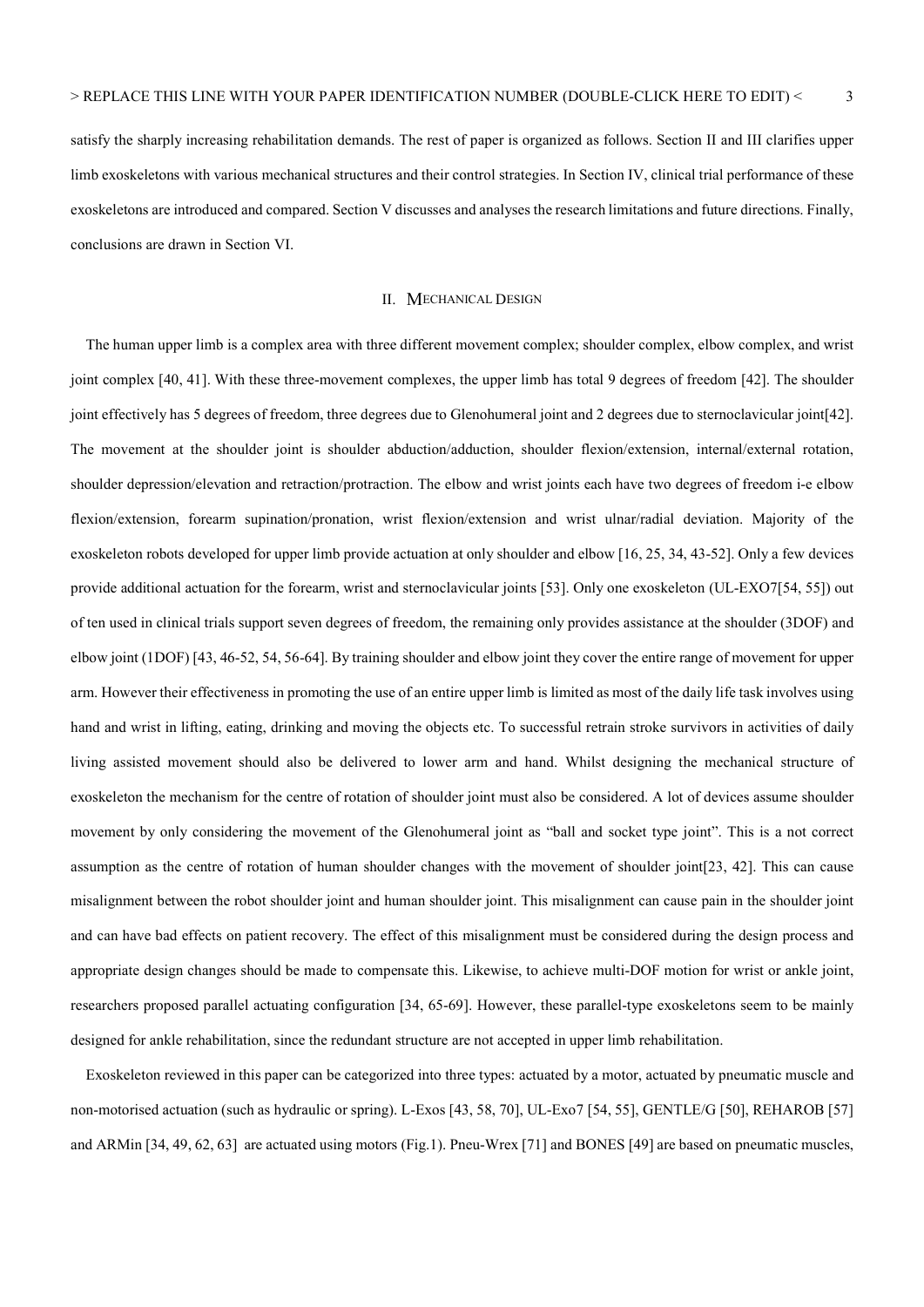as shown in Fig.1 (f). T-Wrex and its commercial version ARMEO Spring only provides gravity support to the whole arm with no robotic actuation [52, 60, 72, 73] in Fig.1 (g). TABLE I provides the detail of the studies untaken using an exoskeleton system. The clinical trials of these exoskeletons showed their effectiveness in reducing impairment due to stroke. However, there is no evidence to suggest that particular type of actuation is more help and clinically beneficial to the patients.



Fig.1. Upper limb rehabilitation exoskeleton (a-g) is reprinted from [43, 50, 55, 57, 63, 71, 73] respectively.

#### III. CONTROL STRATEGIES

Several types of control strategies have been used to control the movement of upper limb exoskeleton. The exoskeleton can basically operate in three different ways: passive (robot driven), active (patient driven) and challenge (robot resists the applied force). If the robotic device is active and the patient is passive during the therapy session than it is a robot driven control strategy or passive strategy. Similarly, if the patient is active and the robot is passive than it is a patient-driven control or active strategy. In addition to these, a robot can also resist patient movement to make it more challenging for the patient. This is an example of challenge based control strategy. The requirements of these methods are different from each other. The passive mode of operation is based on trajectory control, whereas in the active and challenge modes, control decision is based on the measurement of interaction force between the human and exoskeleton. The effectiveness of active and passive control strategies have analyzed in various exoskeleton robots[43, 46-52, 54, 56-64], as shown in TABLE I.

Patient-driven (Passive) control strategy was tested in a clinical trial of REHAROB [57]. The result showed that robot therapy in combination with conventional therapy can be beneficial, as no significant difference was observed in robot therapy group and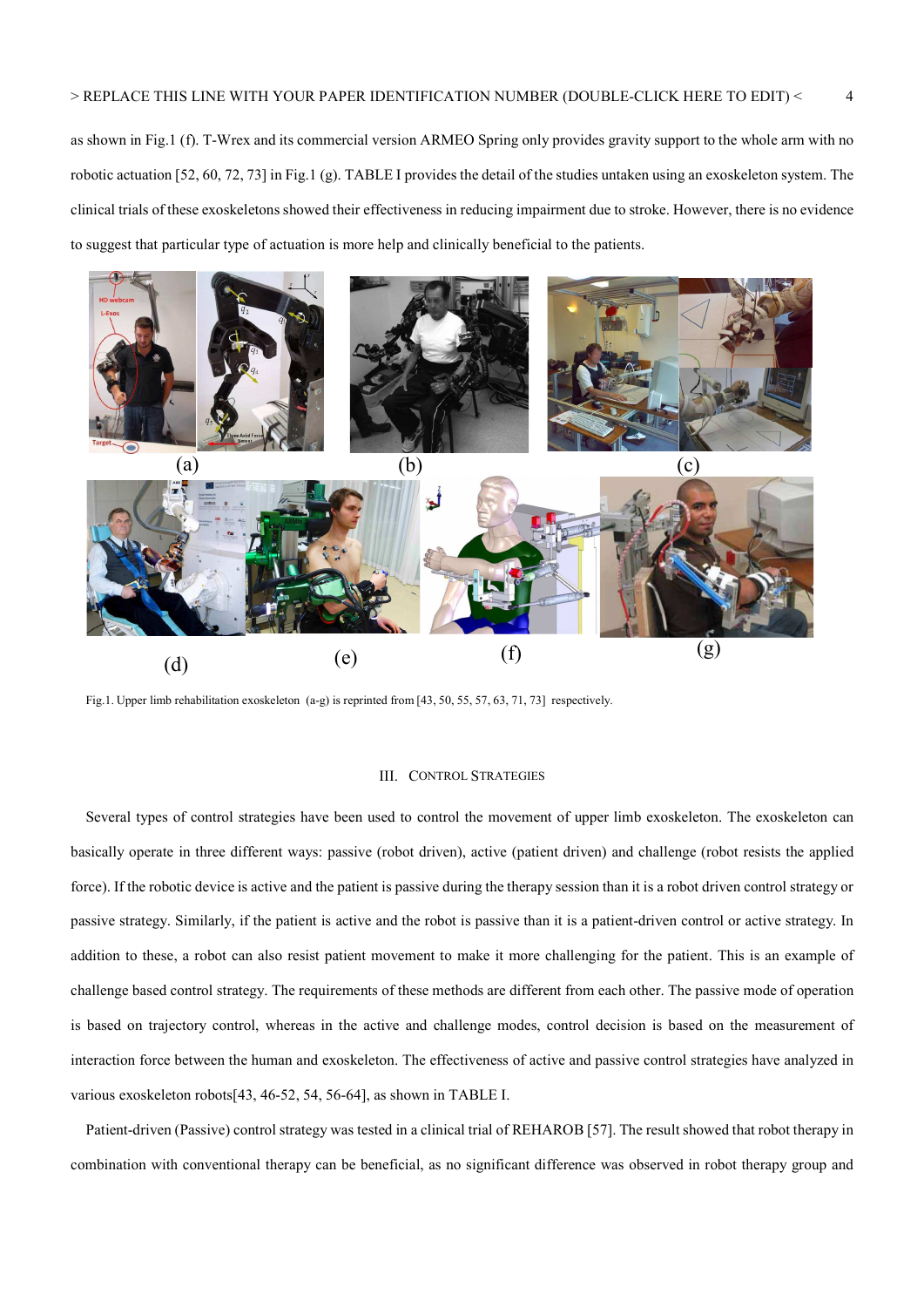conventional therapy group. The patient-driven control strategies have been implemented in T-Wrex (ARMEO Spring) [52, 56, 60, 61], L-Exos [43, 46, 59], ARMin [49, 62, 63], UL-Exo7 [54, 64], BONES [49], Pneu-Wrex [47], AJB [74] and Gentle/G [50]. T-Wrex therapy system delivers rehabilitation training by providing the gravity compensation to entire arm[56, 60, 61]. With no robotic actuation, the T-Wrex rehabilitation system is always patient driven. This ensures that the user always had to initiate the movement. Due to this self-initiation of the patient, the clinical results favored T-Wrex based therapy training over conventional training with statistically significant gain [56, 60, 61]. This result was further verified in a clinical trial of ARMEO Spring (A commercial version of T-Wrex) [52]. In L-Exos, the patient-driven strategy was implemented through impedance control to provide guided assistance[43, 46, 59]. Gravity support was also added to ensure that patient gets a sense of arm floatation in space. Clinical trials showed that significant improvement in impairment reduction can be achieved by training with L-Exos[43, 46, 59]. In UL-Exo7, the patient-driven strategy is implemented with an admittance control[54, 64]. Here gravity and friction compensation are also added into the control scheme. With patient-driven strategy, a clinical trial of UL-Exo7 compared the effects of unilateral and bilateral training on upper limb impairment. The result did not show any significant difference between bilateral and unilateral therapy training[54, 64]. The ARMin [49, 62, 63] and Gentle/G system [50] can work in both robot driven and patient-driven mode. In ARMin, the robot-driven mode is based on position control and the patient-driven mode is based on impedance control. Due to both robot-driven and patient-driven mode, a patient can practice intensive and task-specific exercises. The clinical trials of ARMin (I, II and III) validated this with a significant gain in functional abilities and impairment reduction[49, 62, 63]. The Gentle/G provides gravity compensation using a pulley system and support 3 DOF movements through haptic master robot [75]. The clinical trial of Gentle/G compared conventional therapy with robot therapy by following two different training protocols. The result showed a higher gain in the robot phase of the training [75]. Patient-driven exoskeleton control can also be achieved from EMG based control. An EMG based control algorithm was clinically tested with an Active Joint brace [74]. During the trial, EMG signals were measured from flexor and extensor muscles of elbow joint and assistance was provided based on these measurements. The trial produced comparable results to the other control strategy indicating that EMG based control strategy is as effective as the other control strategy[43, 46-52, 54, 56-64, 74]. Assist as needed (AAN) strategy was implemented in Pneu-Wrex [47] and BONES [49]. Both devices were pneumatically actuated and cover a wide range of motion for the upper limb. A sliding adaptive control with gravity compensations was implemented in Pneu-Wrex[47]. This assists by estimating the patient's effort by approximating the position-dependent forces required to finish the task. The control scheme used in BONES is similar to Pneu-Wrex. The Patient's ability to complete the task was estimated in real-time by using the tracking error to drive a computer model. A forgetting factor was added in both Pneu-Wrex and BONES to prevent slacking. The clinical trial of Pneu-Wrex and BONES showed positive results for assist-as-needed control strategies. Pneu-Wrex based training revealed that 3D training with AAN is better than conventional tabletop exercises. A clinical trial of BONES showed that therapy training with BONES is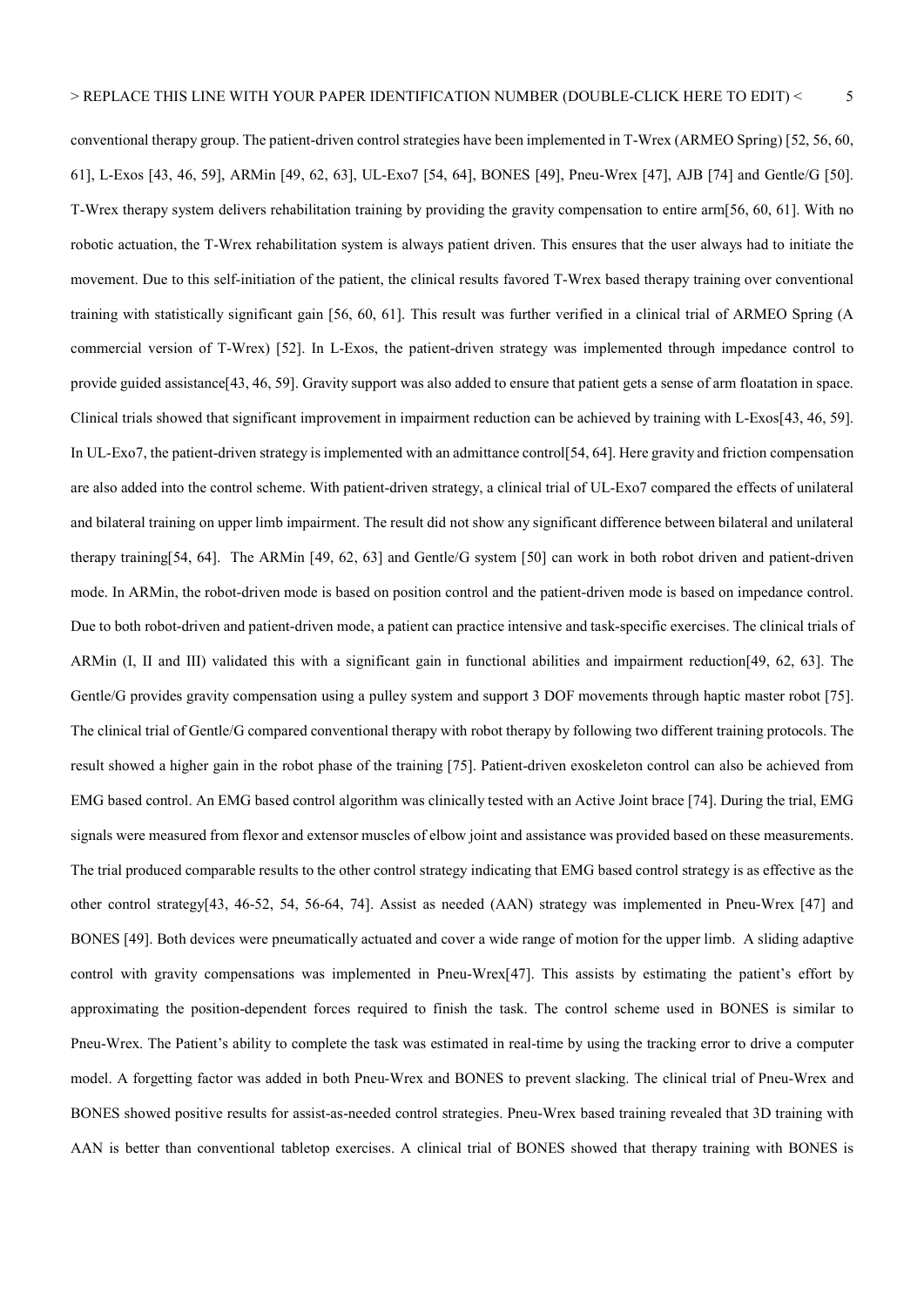effective however there is no significant clinical benefit of single joint therapy over multiple joint functional training and vice versa.

While many studies have demonstrated that training with different control strategies reduces motor impairment as assessed with various outcome measures, the only significant results observed is that patient-driven control strategy with or without robotic actuation is more beneficial. This could be due to the intense effort put in by patients, resulting in impairment reduction and motor recovery. Therefore it can be said that patient-driven strategy is better than a robot driven strategy to the due inherent self-initiation property of this method. However, which control scheme with patient-driven strategy (Position control, Impedance, and Admittance, Assist-as-needed, EMG or gravity support) is more effective for a certain upper limb disability is yet to be determined and should be the topic of future clinical trials.

| EXOSKELETONS AND THEIR CONTROL STRATEGIES |                                                       |              |                                                                                 |                                          |  |
|-------------------------------------------|-------------------------------------------------------|--------------|---------------------------------------------------------------------------------|------------------------------------------|--|
| Exoskeleton                               | <b>Actuated DOF</b>                                   | Actuators    | <b>Control Strategy</b>                                                         | In Comparison to<br>Conventional therapy |  |
| T-Wrex[56, 60, 61]                        | 5 DOF                                                 | LP           | Patient-driven with gravity<br>compensation                                     | Effective                                |  |
| Active Joint<br>Brace[69, 74]             | 1 DOF                                                 | EM           | Patient-Driven with EMG signals                                                 | Effective                                |  |
| REHAROB[57]                               | 3 DOF                                                 | EM           | Robot-driven                                                                    | Comparable                               |  |
| L-Exos[43, 46, 59]                        | 5 DOF                                                 | EM           | Patient-driven with impedance control                                           | Effective                                |  |
| ARMin[51, 62, 63]                         | 4,5 and 6 DOF for ARMin<br>I, II and III respectively | EM           | Robot-driven with position control and<br>patient-driven with impedance control | Effective                                |  |
| Pneu-Wrex[71]                             | 4 DOF                                                 | <b>PMA</b>   | Patient-driven with Assist-as-needed                                            | Effective                                |  |
| <b>ARMEO</b><br>Spring[52]                | 5 DOF                                                 | LP           | Patient-driven with gravity<br>compensation                                     | Effective                                |  |
| UL-EXO7[54, 64]                           | 7 DOF                                                 | EM           | Robot-driven with admittance control                                            | Effective                                |  |
| BONES[49]                                 | 4 DOF                                                 | <b>PMA</b>   | Patient-driven with AAN.                                                        | Effective                                |  |
| Gentle/G[76]                              | 3 Active and 3 passive<br><b>DOF</b>                  | LP and<br>EM | Robot and patient-driven with gravity<br>compensation                           | Effective                                |  |
| $T-Wrex[56, 60, 61]$                      | 5 DOF                                                 | LP           | Patient-driven with gravity<br>compensation                                     | Effective                                |  |
| <b>Active Joint</b><br>Brace[74]          | 1 DOF                                                 | EM           | Patient-Driven with EMG signals                                                 | Effective                                |  |

TABLE I

 $LP = Linear Spring, EM = Electric motor, PMA = Pneumatic muscle actuators$ 

### IV. CLINIC ROBOT-ASSISTED REHABILITATION

Only seventeen papers related with exoskeleton-assisted rehabilitation have reported the clinical trial data, including 309 patients met the inclusion criteria, as shown in TABLE II. Out of seventeen, eight studies were random control trials, five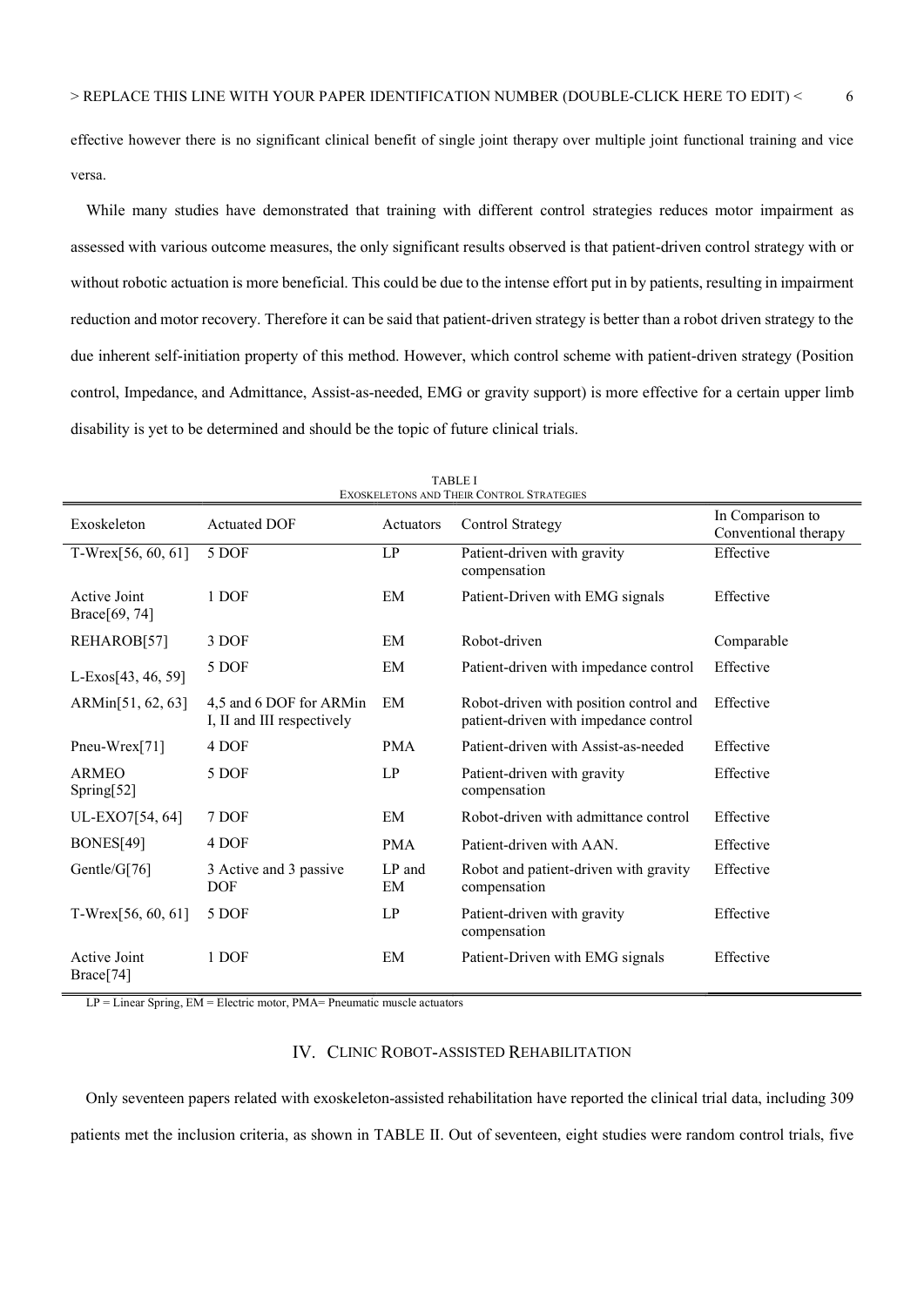studies were before-after (BA) studies and remaining studies were single case trial (SCS). Some of these selected studies focused on exoskeleton assisted therapy versus conventional therapy method[8, 22, 50, 51, 57, 71-73]. Another studies looked at the effects of the individual robotic device on upper limb rehabilitation following stroke [35, 43, 46, 48, 49, 58, 60, 62, 63]. Two studies compared the bilateral training method with unilateral training using exoskeleton device [54, 55]. One study focused on effects of EMG based exoskeleton device for upper limb rehabilitation [77]. Control group performed self-range of movement including strength training, gravity support was provided. Experimental group performed three repetitions of 10 therapy games available with T-Wrex in [56, 71]. Then in [61], the subject performed reaching task of 12 targets positioned at the edge of the workspace. Targets were defined at different heights; lowest height corresponded to shoulder flexion/extension at 0 degrees. The highest target was 15cm high from acromion. While in [60], the subjects were divided into the two groups, the control group and the other one with T-Wrex. T-Wrex group received assistance from robot during the session and control group received assistance from a trained therapist. A defined set of functionally oriented upper-extremity tasks tailored to each subject's motor abilities, such as moving blocks from one area to another or turning a light switch on and off [74]. For REHAROB, subject were randomly allocated into two groups control and experimental and both groups received Bobath therapy. The experimental group also received additional 30 minutes of robot therapy [57]. In the experiments of L-Exos, subjects usually perform three types of movements i-e reaching task, path following, and object manipulation [59]. Then Passive and active therapy was provided. Active therapy included virtual ball catch exercise and labyrinth game and he training consisted of three parts (reaching, solving cube puzzles and evaluation part) [43];. The performance was judged based on timing and smoothness. While the training session consisted of goal direct reaching movement performed by the subject [46]. The first exercise was point reaching task, the second exercise was drawing a circular path in VR and third exercise subject was asked to complete the puzzle using 9 cubes. For the first version ARMin I of the upper limb exoskeleton series ARMin, first few minutes were spent by the therapist to select patient-specific movement using teach-a-repeat procedure [62]. Then the remaining time was used for active training and the subject with ARMin II (or ARMin II) has to move his limb to catch a ball shown on a video screen [51, 78]. Subjects were randomly assigned with a ratio of 1:1 to either receive robotic or conventional therapy. Robot group performed three type of activities i-e mobilization, games, and training for ADL. Control group underwent conventional therapy training. For another version ARMEO Spring, the treatment protocol for consisted of 36 intensive therapy sessions. Exercise program was modified by physiotherapist for each patient [52]. For UL-EXOS7, subjects were divided into three groups (actual TSRT, virtual TSRT with unilateral and virtual TSRT with bilateral) based on the type of intervention they would receive [64]. The virtual task was practiced with UL-Exo7 and the actual task involved trained physical therapist. During the early phase of the study, subject played video with default tasks (flower-30 minutes, joint movement- 15 minutes, paint-15 minutes and reach-15 minutes) [54].

However, as the study progressed they either played odd games or even games depending on their visit number. In the experiments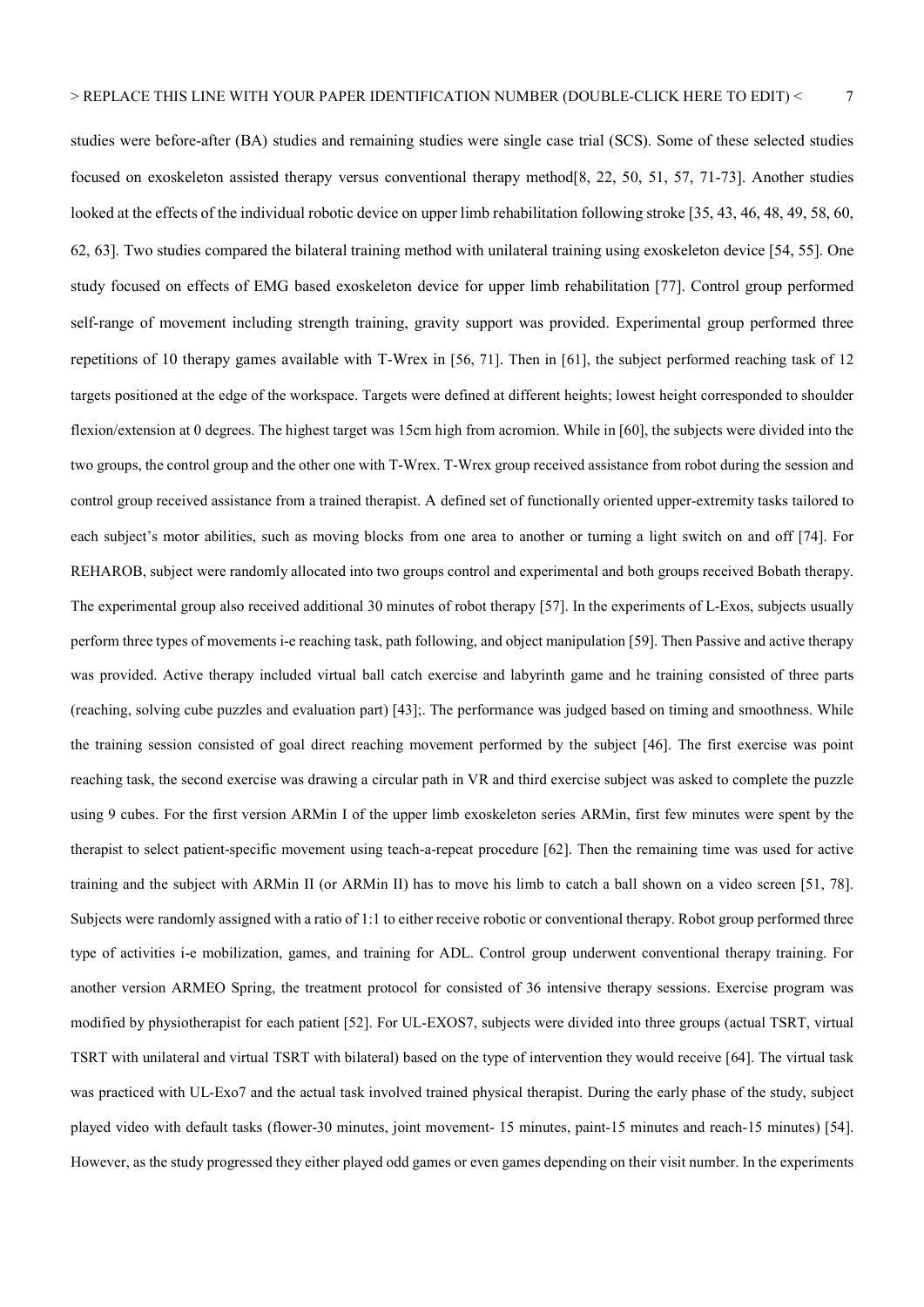of BONES, subjects were randomized to either receive single joint training or multiple joint training based on two approaches; AB (single joint first) or BA (multi-joint first) [49]. SJT consisted of tracking 3D upper limb phantom with one DOF actuated at a time. MJT consisted of 40 minutes of games simulating functional activities and 20 minutes of SJT. AB-BA crossover design (GENTLE/G) with subject was divided into two groups. Phase A consist of robot therapy in combination with conventional therapy and in phase B subject only received conventional therapy [76]. TABLE II compares the clinical trials with detail information about each study. TABLE II includes information on focus and aim of the experiment, intervention provided during the trial, outcome measure, results and assumptions based on the results.

| <b>TABLE II</b><br>CLINICAL ROBOT-ASSISTED REHABILITATION TRIALS |                                                                        |                                                                                                           |                                                                                                                                                                                                                         |                                                                                                                                                      |  |
|------------------------------------------------------------------|------------------------------------------------------------------------|-----------------------------------------------------------------------------------------------------------|-------------------------------------------------------------------------------------------------------------------------------------------------------------------------------------------------------------------------|------------------------------------------------------------------------------------------------------------------------------------------------------|--|
| Robotic device                                                   | Focus                                                                  | Intensity                                                                                                 | Outcome                                                                                                                                                                                                                 | Assumptions                                                                                                                                          |  |
| $T-Wrex[56]$                                                     | Robot-assisted training<br>versus Conventional<br>training             | 1 hour, 3 times per<br>week for eight or<br>nine weeks                                                    | The subject in both groups showed<br>improvement but a comparison of<br>pre and post treatment FM<br>between groups did show any<br>significant difference.                                                             | Robot-based training can<br>be as effective as<br>conventional training.                                                                             |  |
| Active Joint<br>Brace[74]                                        | Effects of EMG based<br>Exoskeletal robotic<br>brace                   | 2-3 hours per week,<br>18 hours during 6-9<br>weeks                                                       | All subject reported improvement<br>in FM and MAS. Severely<br>impaired patient was also able to<br>control device with EMG signal                                                                                      | EMG powered device was<br>effective and can improve<br>motor function.                                                                               |  |
| REHAROB[57]                                                      | Usefulness of<br><b>REHAROB</b>                                        | 20 sessions of 30<br>minutes for both<br>group plus 30<br>minutes extra for<br>the experimental<br>group. | Both groups showed improvement<br>on all clinical scores.                                                                                                                                                               | Robot therapy in<br>combination with<br>traditional therapy is<br>useful                                                                             |  |
| $L$ -Exos[59]                                                    | Effects of L-Exos on<br>upper limb<br>rehabilitation                   | 1 hour, 3 times per<br>week for six weeks                                                                 | Improvements in FM score<br>(average increment of 4).<br>Improvements in MAS and ROM<br>for elbow and wrist.                                                                                                            | Upper limb Exoskeleton<br>with VR can help reduce<br>impairments.                                                                                    |  |
| $T-Wrex[61]$                                                     | Improving reaching<br>workspace with<br>T-Wrex                         | 2 sessions, with 36<br>trial in a session                                                                 | Subject's proximity to target<br>reduced and subject can now move<br>22% closer to target and saw 40%<br>decrease in the average jerk.                                                                                  | Improved workspace and<br>smooth movement with<br>T-Wrex based therapy.                                                                              |  |
| $T-Wrex[60]$                                                     | Robot training by<br>T-Wrex with<br>conventional training              | 1 hour, 3 times per<br>week for 8 to 9<br>weeks                                                           | Both groups gained improvement<br>in FM, Quality of movement and<br>free reaching ROM. T-Wrex group<br>showed much significant<br>improvement in FM than the<br>control group.                                          | Robot-assisted therapy<br>has a slight benefit over<br>conventional training.                                                                        |  |
| ARMin I[62]                                                      | Effects of exoskeleton<br>robot on motor<br>recovery                   | Subject 1 and 2:3<br>one hour session<br>per week<br>Subject 3 has 5 one<br>hour session per<br>week      | FM score of all three subjects<br>showed a gain of 3.1, 3 and 4.2<br>respectively. Active Range of<br>Motion also improved for all the<br>subjects. All subject showed<br>improved performance on<br>coordination test. | The exoskeleton robot had<br>a positive effect on the<br>subject's arm movement<br>coordination, functional<br>task, and ROM and<br>muscle strength. |  |
| ARMin II[78]                                                     | Intensive arm training<br>and motor impairment<br>Evaluating effect of | Subject 1 and 4:3<br>hour per week<br>Subject 2 and 3:4                                                   | The gain in FM and WMFT from<br>baseline to 6 months follow up.<br>This gain suggest that robotic                                                                                                                       | Intensive task training in<br>effective and can lead to<br>improvement in motor                                                                      |  |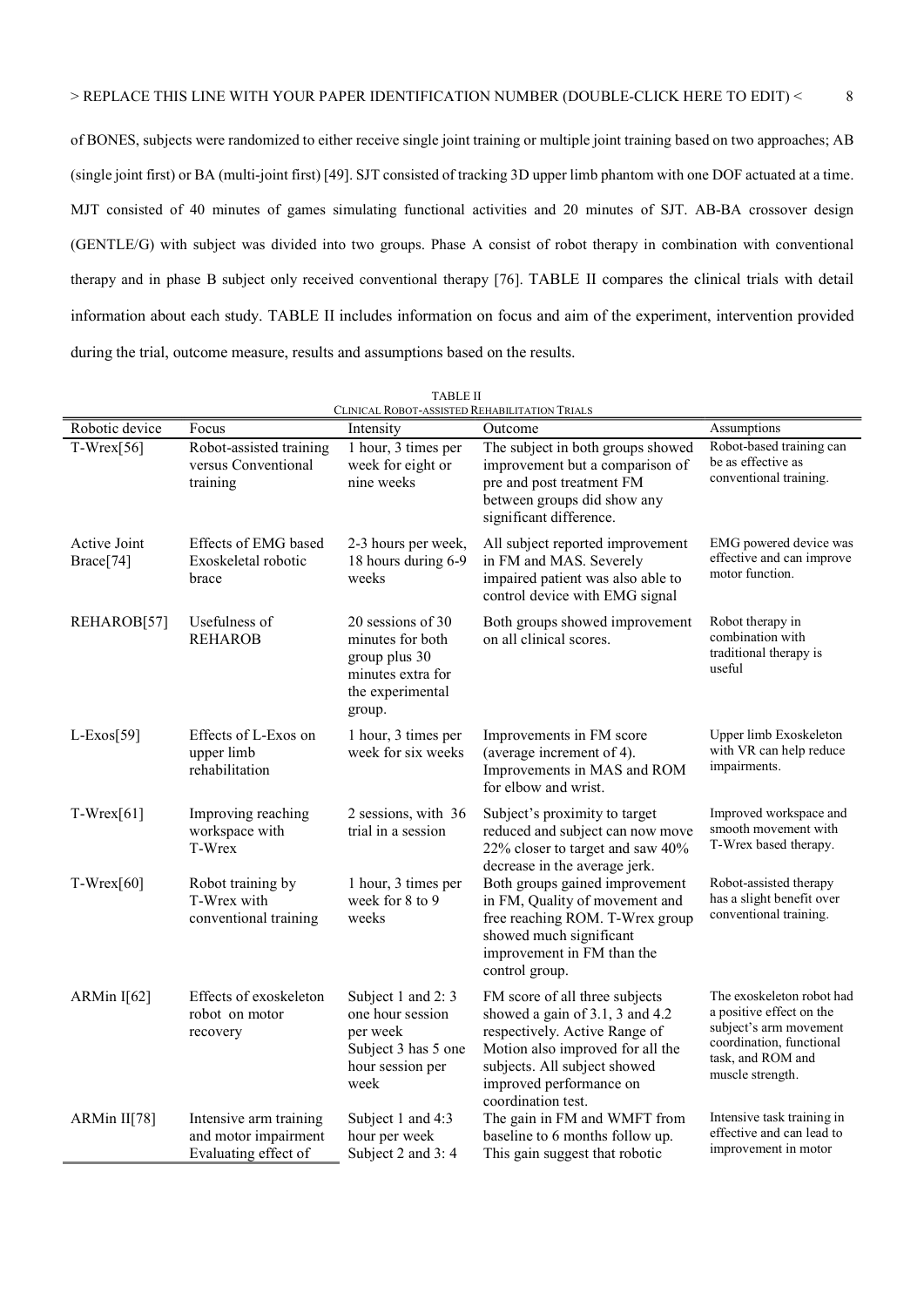| $L$ -Exos[43]              | robot-assisted training                                                                                                                | hours per week                                 | therapy can significantly influence<br>outcome                                                                                                                                                                                                                                                   | function.                                                                                                                                  |
|----------------------------|----------------------------------------------------------------------------------------------------------------------------------------|------------------------------------------------|--------------------------------------------------------------------------------------------------------------------------------------------------------------------------------------------------------------------------------------------------------------------------------------------------|--------------------------------------------------------------------------------------------------------------------------------------------|
|                            |                                                                                                                                        | Not available                                  | Improvement in FM from 25.5<br>$\pm$ 12.99 to 31.43 $\pm$ 15.41.                                                                                                                                                                                                                                 | Improved quality and<br>smoothness of movement<br>and reduced timing.                                                                      |
| $L$ -Exos[46]              | Restoration of motor<br>function in spatial<br>reaching movement<br>using exoskeleton                                                  | 1 hour, 3 times per<br>week for six weeks      | The gain in FM and MAS score. A<br>positive effect in movement<br>execution, smoothness, and Range.                                                                                                                                                                                              | Improved motor function<br>and reduced spasticity due<br>to robot training.                                                                |
| Pneu-Wrex[47]              | Evaluating assist as<br>needed method to<br>improve upper limb<br>function                                                             | 1 hour, 3 times per<br>week for 8-9 weeks      | A significant gain in FM in<br>experimental group over the<br>control group. Similar<br>improvement in NSA and MAL<br>QOM and B&B test.                                                                                                                                                          | Robotic assistance with<br>Assist as a needed method<br>in the 3D virtual task is<br>more effective than the<br>conventional method.       |
| <b>ARMEO</b><br>Spring[52] | Armeo Spring based<br>rehabilitation                                                                                                   | 1 hour, 3 times a<br>week for 12 weeks         | Analysis of the result showed<br>significant improvement on all<br>clinical scales with a gain in both                                                                                                                                                                                           | Robotic device is effective<br>even long time after stroke                                                                                 |
| <b>UL-EXOS7[64]</b>        | Compare task-specific<br>training by a robot with<br>training by a physical<br>therapist.                                              | 2 session per week<br>for 6 weeks              | function and activity scale.<br>Significant improvement in FM<br>scores and range of motion for all<br>groups. The robot groups and<br>actual task group achieved similar<br>gains, with no difference between<br>unilateral and bilateral robot<br>group.                                       | Intensive task-specific<br>training with robot and<br>without robot achieved<br>similar results,                                           |
| <b>UL-EXOS7[54]</b>        | Unilateral v Bilateral<br>training                                                                                                     | 90 minutes, 2 times<br>per week for 6<br>weeks | The unilateral group had<br>improvement in proximal area and<br>the bilateral group had in the distal<br>area. Bilateral improved wrist joint<br>movement, painted area, and<br>efficiency index and unilateral had<br>improvement in travel distance.                                           | No significant difference<br>in bilateral and unilateral<br>training method.                                                               |
| ARMin III[51]              | Effects of task-specific<br>3D training and its<br>long-term effects on<br>impairment and<br>activities                                | 1 hour, 3 times per<br>week for 8 weeks        | Higher FMA-UE gains in robot<br>group. Follow up showed that<br>Robot group remained fairly stable<br>but those in control showed<br>improvement and their FMA-UE<br>score reached a similar level to that                                                                                       | Robotic therapy showed<br>slightly better result<br>however difference<br>between the two methods<br>was not statistically<br>significant. |
| BONES[49]                  | Evaluate the<br>performance of the<br>device in reducing<br>impairment and single<br>joint training versus<br>multiple joint training. | 1 hour, 3 times per<br>week for eight<br>weeks | of robot group after 4 weeks.<br>No difference between groups<br>except for BBT, grip strength and<br>strength of shoulder. AB approach<br>showed greater carryover effect<br>when analyzed using Hill<br>Armitage approach, however<br>independent t-test showed no<br>difference between them. | Improved motor function<br>by training with<br>exoskeleton but no<br>significant difference<br>between SJT and MJT                         |
| GENTLE/G[76]               | Effect of robot-assisted<br>reach and grasp therapy                                                                                    | 1 hour, 4 times a<br>week for 12 weeks         | FMA score for each subject<br>showed improvement. Higher gain<br>in robot-mediated phase in both<br>outcome measure                                                                                                                                                                              | Robot-mediated therapy<br>with reach and grasp<br>method gave positive<br>results in sub-acute phase.                                      |

Seventeen studies met the inclusion criteria, and full articles were downloaded from the electronic resources. Several papers reporting clinical trials of the end-effector based device were rejected based on the exclusion criteria. The papers included in the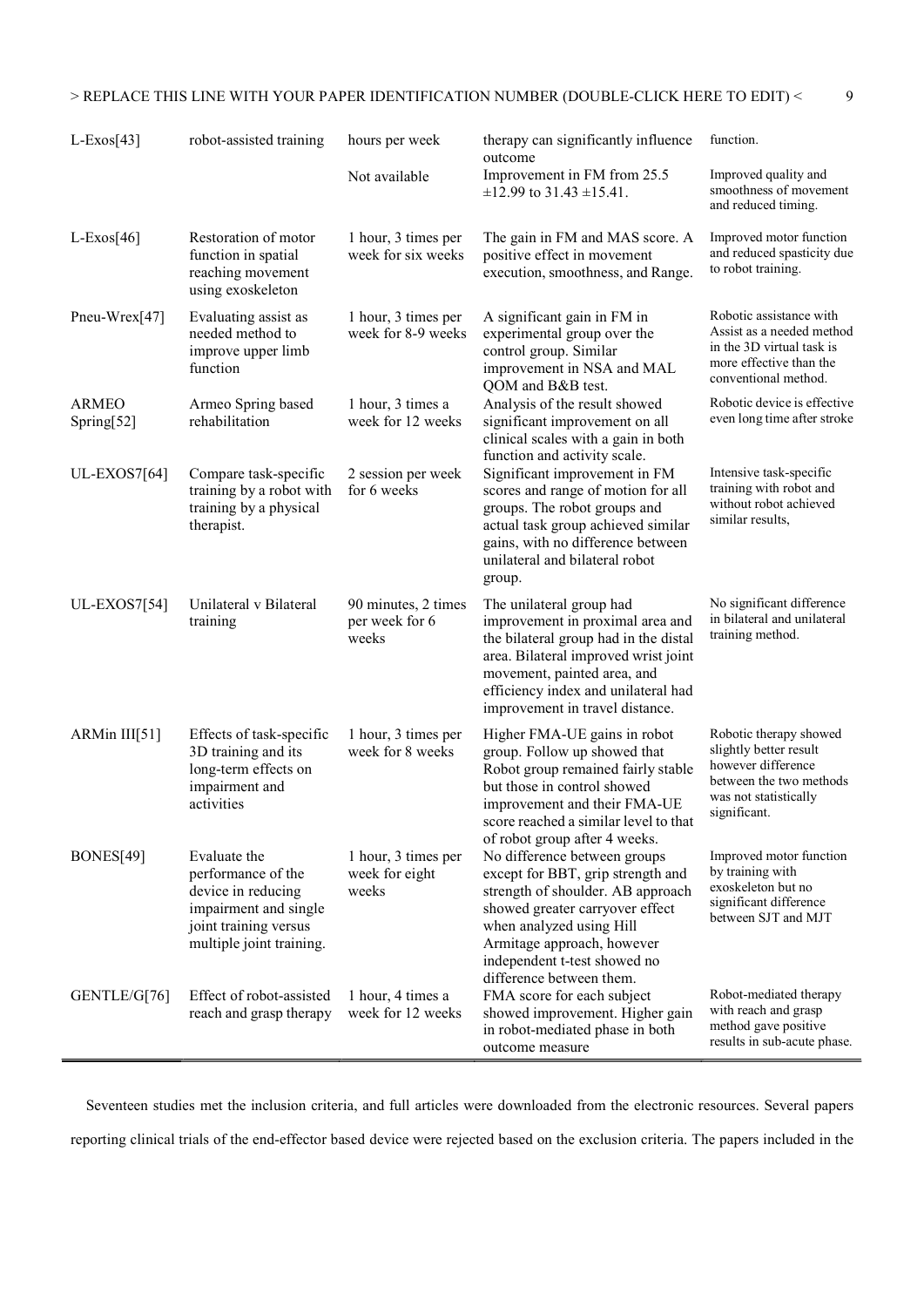review reported the results of clinical studies of robot-assisted upper limb rehabilitation using an exoskeleton device. The baseline characteristics of subjects that participated in these studies are given in TABLE III.

| <b>TABLE III</b><br>BASELINE CHARACTERISTICS OF CLINICAL TRAIL |                           |                 |                 |                                               |                                |                                            |
|----------------------------------------------------------------|---------------------------|-----------------|-----------------|-----------------------------------------------|--------------------------------|--------------------------------------------|
| Robotic device                                                 | Number of<br>Participants | Stroke<br>Stage | Study<br>Design | Age (yrs.)                                    | Post-stroke<br>Time (months)   | Baseline<br>Assessment<br>Measure          |
| $T-Wrex[56]$                                                   | 23                        | Chronic         | <b>RCT</b>      | $56.9 \pm 11.1$                               | $104 \pm 9.9$                  | ${\rm FM}$                                 |
| Active Joint<br>Brace[74]                                      | 6                         | Chronic         | <b>BA</b>       | 53                                            | 44.04                          | FM, MAS                                    |
| REHAROB[57]                                                    | 30                        | Chronic         | <b>RCT</b>      | $CT: 55.9$ and $RT:$<br>56.2                  | $CT:9.5$ and RT<br>23.5        | $FM(0-36)$                                 |
| $L$ -Exos[59]                                                  | 9                         | Chronic         | <b>BA</b>       | NA                                            | NA                             | FM                                         |
| $T-Wrex[61]$                                                   | 10                        | Chronic         | <b>RCT</b>      | 58±14                                         | $42 + 23$                      | <b>CMSA</b>                                |
| $T-Wrex[60]$                                                   | 28                        | Chronic         | <b>RCT</b>      | $CT: 56.4 \pm 12.8$ and<br>$RT:54.2 \pm 11.9$ | $CT:112.4$ and<br>RT 84.5      | FM                                         |
| ARMin $I[62]$                                                  | 3                         | Chronic         | <b>SCS</b>      | 48, 65 & 55                                   | 14,40,25                       | FM, AS, MRC                                |
| ARMin II[78]                                                   | 4                         | Chronic         | <b>SCS</b>      | 52.75±9.5                                     | 45.25±57.31                    | FM, WMFT                                   |
| $L$ -Exos[43]                                                  | 7                         | Chronic         | <b>BA</b>       | $62.9 \pm 9.9$                                | 6                              | FM, MAS                                    |
| $L$ -Exos[46]                                                  | 9                         | Chronic         | <b>BA</b>       | $61.4 \pm 14.1$                               | 36-108                         | FM, MAS                                    |
| Pneu-Wrex[47]                                                  | 26                        | Chronic         | <b>RCT</b>      | RT: $60\pm10$ , CT: $61\pm13$                 | CT: $67\pm56$ and<br>RT: 65±47 | FM, Rancho level,<br>Nottingham<br>Sensory |
| <b>ARMEO</b><br>Spring $[52]$                                  | 23                        | Chronic         | <b>SCD</b>      | 54.9±9.5                                      | $10.9 \pm 3.0$                 | ${\rm FM}$                                 |
|                                                                |                           |                 |                 | CT: 59.3±6.8, RTU:                            | CT: $6.4\pm4.4$ ;              |                                            |
| <b>UL-EXOS7[64]</b>                                            | 15                        | Chronic         | <b>RCT</b>      | 54.2±20.5 and RTB:<br>$65.2 \pm 5.4$          | RTU: $10.2 \pm 5$              | <b>FM</b>                                  |
|                                                                |                           |                 |                 |                                               | $RTB: 8.4 \pm 4.2$             |                                            |
| <b>UL-EXOS7[54]</b>                                            | 15                        | Chronic         | <b>RCT</b>      | NA                                            | NA                             | <b>FM</b>                                  |
| ARMin III[51]                                                  | 77                        | Chronic         | <b>RCT</b>      | $CT: 58 \pm 14$                               | $CT: 40 \pm 45$                | FM, WMFT                                   |
|                                                                |                           |                 |                 | $RT: 55 \pm 13$                               | $RT: 52 \pm 44$                |                                            |
| BONES[49]                                                      | 20                        | Chronic         | <b>BA</b>       | $60 + 7$                                      | 38±38                          | FM, Box, and<br>Black, WMFT                |
| GENTLE/G[76]                                                   | 4                         | Sub-Acute       | <b>SCS</b>      | $52.25 \pm 7.67$                              | $3.75 \pm 1.70$                | FM, MAS                                    |

Seventeen clinical trials have been conducted for upper limb rehabilitation using exoskeleton robot. Three trials were conducted with each of T-Wrex [60, 72, 73] and L-Exos [43, 58, 70], two trial were conducted with UL-Exo7 [54, 55] and ARMin [62, 63] and one trial with Armeo Spring [48], Pneu-Wrex [71], ARMin III [51], BONES [49], REHAROB [57], GENTLE/G [50] and active joint brace system [77].

Three clinical trials were conducted with T-Wrex system[60, 72, 73]. These trials produced a positive outcome, as results showed that repetitive training could lead to a reduction in impairment[72], improvement in workspace and smoothness of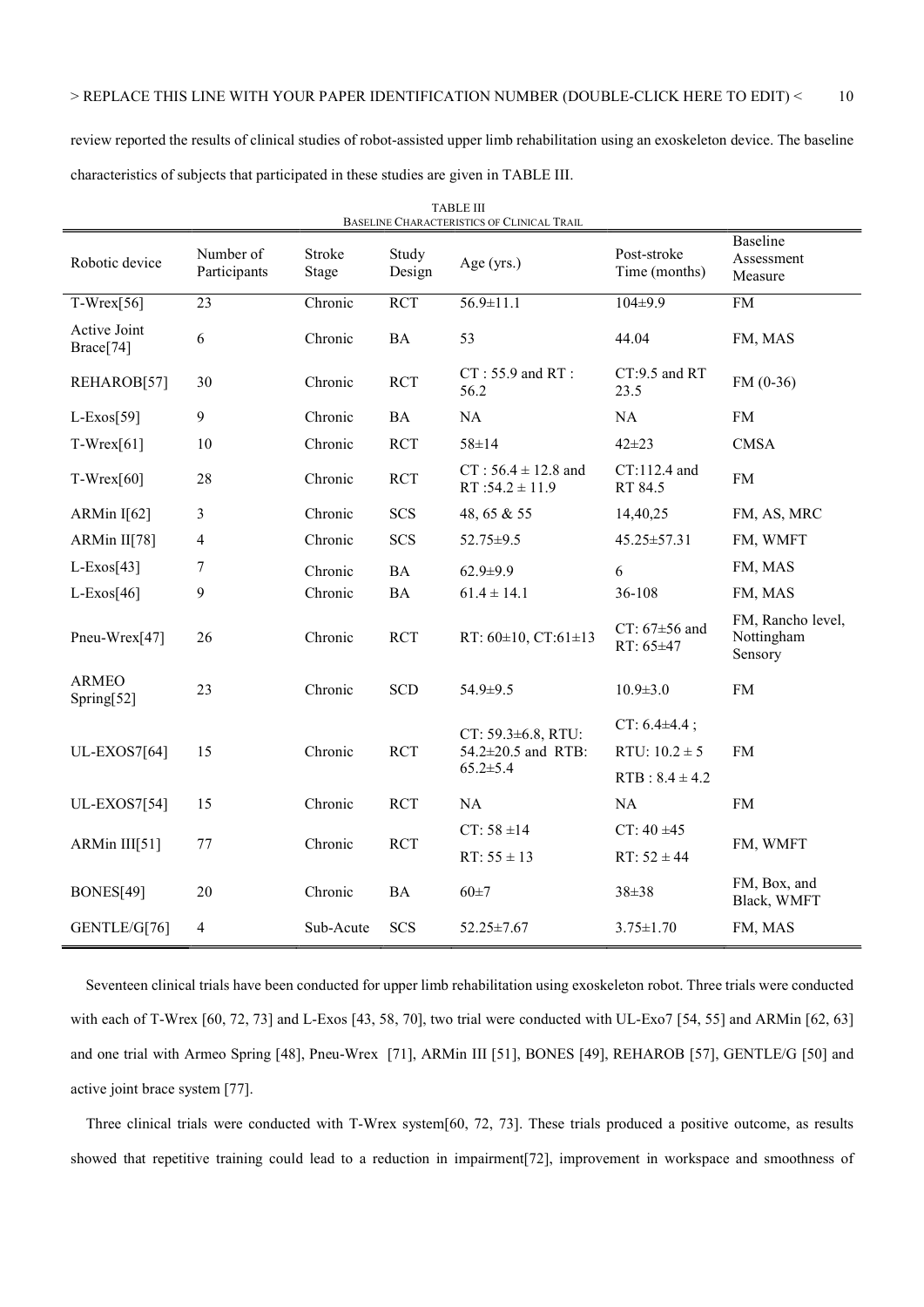movement[60]. When analyzed with comparable conventional therapy results showed the only modest difference in favor of T-Wrex assisted therapy. A commercial version of T-Wrex called ARMEO Spring was also tested in a clinical trial[52]. The trial showed that therapy promoted recovery with improvement in function of upper limb and activity scale of upper limb[52]. Three clinical trials were also conducted with L-Exos[43, 58, 70]. The tasks performed with L-Exos were very similar across three studies. Results showed a reduction in impairment can be achieved with L-Exos[43, 58, 70]. Other benefits of training with L-Exos were increased in the range of motion [58], improved smoothness of the movement, increased active joint ROM and decreased the time required to complete the movement [70]. Two studies compared unilateral and bilateral training method using UL-Exos-7[54, 55]. Both studies did not report any statistically significant difference between the said methods[54, 55]. Moreover, it was observed that intensive task training with or without robot reported a similar level of improvement [55]. ARMin exoskeleton was used in three clinical studies[49, 62, 63]. A clinical trial of ARMin I and ARMin II were single case studies with only 3 and 4 Patients respectively[62, 63]. Meanwhile trial of ARMin III was a randomized controlled trial with 77 stroke patients[51]. Results of two single case studies showed that two versions of ARMin Exoskeleton are effective with improvement in movement coordination, ROM and strength [62, 63]. A detail RCT with an updated version of ARMin (ARMin III) reported no significant difference between conventional rehabilitation and ARMin assisted training[51]. A clinical trial of BONES compared single joint training versus multiple joint training [49]. The result showed the benefit of training with BONES exoskeleton with improvement in clinical scores; however, no difference was reported between single joint and multiple joint training. A significant difference between conventional and robot-assisted therapy was observed in a clinical trial of Pneu-Wrex, a pneumatically actuated version of T-Wrex[71]. In this study, subject improved their upper limb with a reduction in impairment with therapy based on an assist as a needed paradigm and 3D virtual tasks[71]. An EMG based device for elbow joint was tested in an uncontrolled clinical trial. The trial produced comparable results to the other control strategy indicating that EMG based control strategy is as effective as the other control strategy [74]. A clinical trial of Gentle/G system compared robot-assisted therapy with conventional therapy [50]. Both types of therapy treatments were given to set of patients. Results indicated improvement in both phases, however, gain achieved during the robot phase was higher [50].

#### V. DISCUSSION

The performance and the recovery of the patients would suffer if the patient is not motivated and/or satisfied with the robotic rehabilitation. Therefore it is important to consider patient feedback during and after a clinical trial. Only a few clinical studies collected feedback at the end of the clinical trial. An RCT done with T-Wrex collected patient's feedback at the end of the trial in the form of survey [61]. The survey showed that 70% patient considered robotic therapy to be more effective and functional. The patient assigned to T-Wrex group considered robot therapy to be less boring but more effective. Around 85% patients in the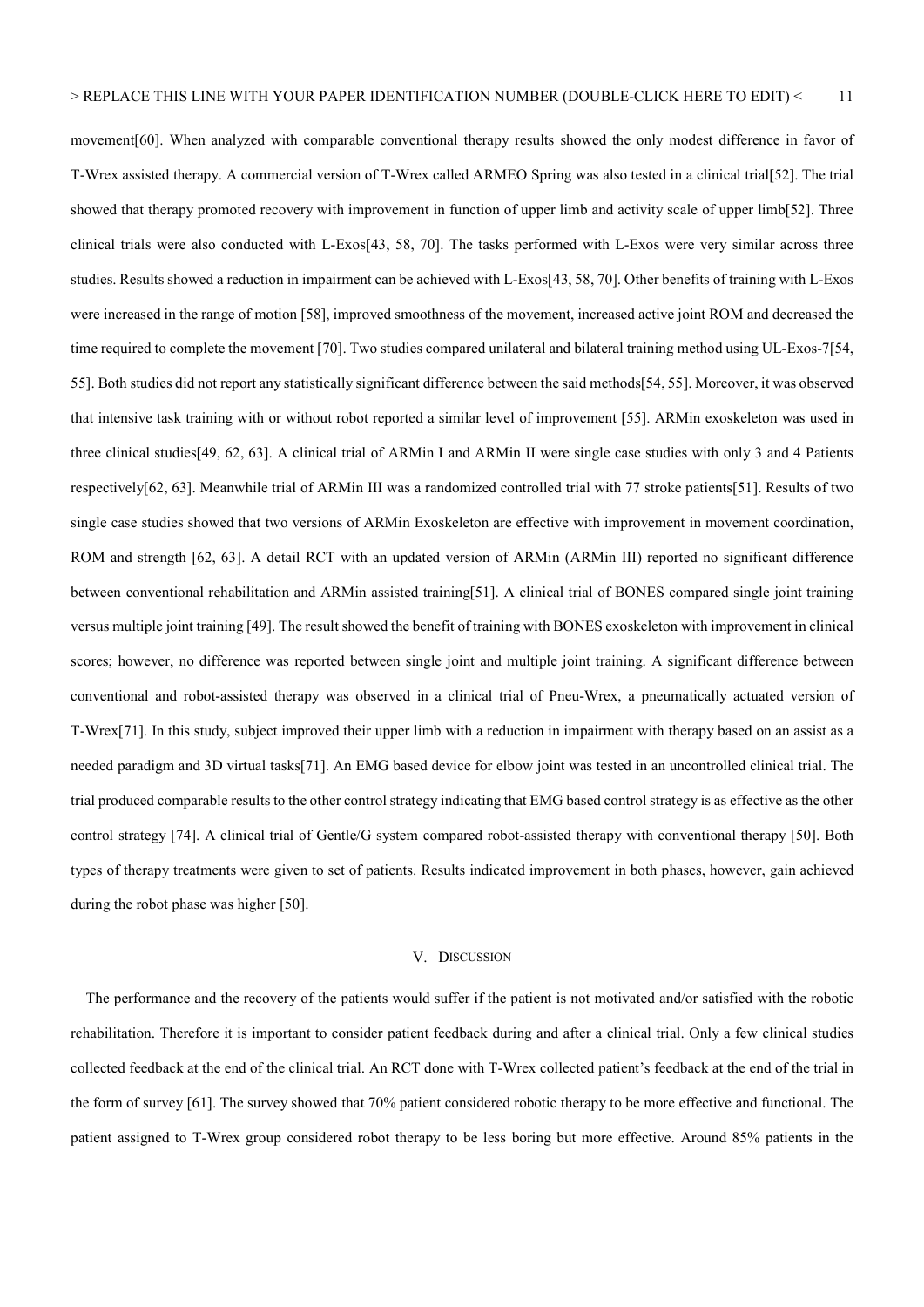conventional group also expressed similar views. Patients also gave similar feedback in a study conducted with Pneu-Wrex [47]. A comparable survey was also conducted with a clinical trial of BONES [49]. The survey showed that patient appreciated the robotic therapy with 4/5 and 5/5 rating gave by 44% and 38% patients respectively for the improvement in their affected upper limb. When asked about their preference between single joint training versus multiple joint training, over 75% rated both training method equally. This was coherent with clinical results which found no significant difference between them. A questionnaire was used in the clinical study with ARMin II[63]. In the questionnaire, the patient reported progress of affected upper extremity. They reported robot therapy to be more encouraging and they were keener to employ their affected arm in way of life. They were able to lift their arm to a higher position as they feel it became lighter and less stiff.

Even though not all clinical trial collected patient feedback at the end of the study, however, an interesting trend appears when feedback was collected [47, 49, 61, 63]. Results indicate that majority of patients enjoyed the robot-aided therapy training and reported it to be fewer boring[47, 49, 61]. This means that patents are more engaged and motivated during a therapy session. With a high level of motivation, patient is open to performing similar exercise at unsupervised setting such as home [61]. This will help in impairment reduction leading to the functional recovery of their impaired arm. Significantly high percentage of patients reported that robot-aided training is more effective and the improvement gained during physical therapy will benefit them during their activities of daily living[47, 49, 61, 63]. Even patients assigned to conventional therapy reported liking for robot-assisted therapy[61]. If patients are satisfied with their therapy training then they will use their affected arm more readily in their daily life. This will ensure that their clinical gain is better utilized in daily life. Hence it can be said robot-assisted therapy is an effective method to physical therapy and it keeps patients motivated and engaged.

The first area yet to be investigated in a clinical trial is a comparative study between an end-effector robotic system and an exoskeleton robotic system. Both end-effector robot[14, 79-83] and exoskeleton robot [24, 43, 46, 47, 52, 61, 62, 64] have shown potential to reduce impairments and it is difficult to compare their result as both operate differently. A comprehensive clinical study is required to identify the potential benefits of one device over the other in reducing impairment and improvement in motor function. Future studies could also look at the effectiveness of different control schemes such as comparing Assist-as-needed control with EMG based control or Impedance and Admittance control. At the moment there are no standard guidelines to measure the effectiveness of robotic therapy for stroke patients. Clinical studies have used different devices, training protocols and evaluation criteria to judge the performance of robotic device on impairment reduction. Since every patient's medical condition is different, one training method may be suitable for one patient but inappropriate for others. This can potentially lead to inaccurate results, therefore it is important to develop a standard set of guidelines for providing robot-assisted training. These guidelines must be broad enough to cover various important stages of rehabilitation. Guidelines should cover aspects such therapy exercises/tasks,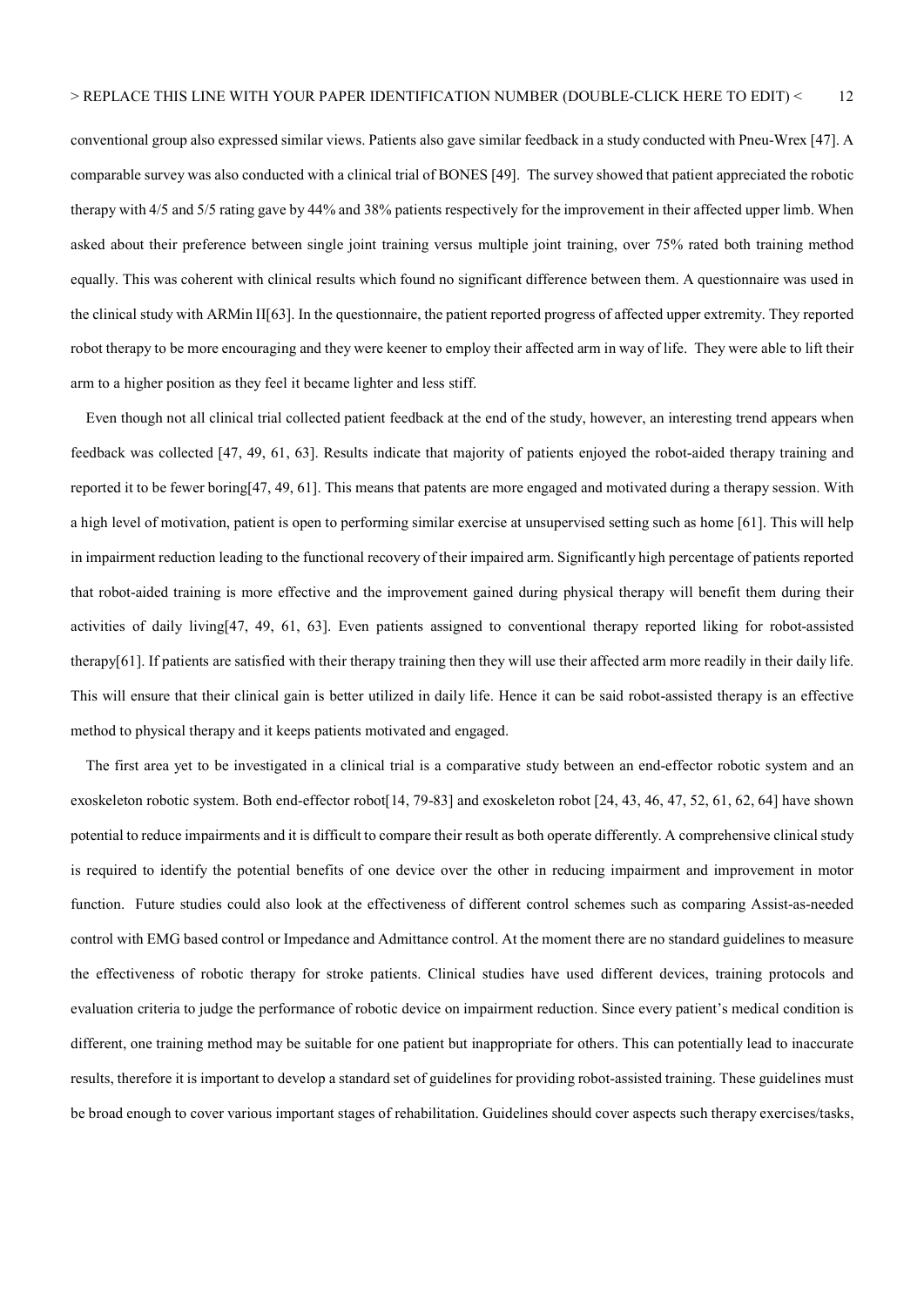level and type assistance, the intensity of training, standard clinical tests to measure the evaluations. For any future trial, the number of patients recruited should be high to ensure that level of evidence to support the results must be strong.

#### VI. CONCLUSION

In past two decades, many robotic devices for upper limb rehabilitation have been developed and tested. This paper has a systematic review on exoskeleton robotic-based upper limb robotic system, including their mechanism design, control strategies and clinical trial performance. These exoskeletons have been used in various clinical studies that measured their effectiveness using various clinical and non-clinical tests. A clinical trial of exoskeleton robots for upper limb revealed positive outcome as this form of therapy can easily match and in many cases produce a better result than conventional therapy. Results also indicated if the patient is active during the therapy session than the reduction in impairment was higher. Therefore exoskeleton with patient-driven control strategy produced significantly better results. Impact of robot-assisted therapy was not just restricted to clinical results. It was found that patient preferred this form of therapy, found it less boring and more effective.

#### ACKNOWLEDGMENT

This research is funded by the National Natural Science Foundation of China (No. 51675389 and No. 51475342), and the

Excellent Dissertation Cultivation Funds of Wuhan University of Technology (No. 2016-YS-060).

#### **REFERENCES**

- [1] A. S. Go, D. Mozaffarian, V. L. Roger, E. J. Benjamin, J. D. Berry, W. B. Borden, et al., "Executive Summary: Heart Disease and Stroke Statistics—2016 Update A Report From the American Heart Association," Circulation, vol. 133, pp. 447-554, 2016.
- [2] Y. Tsugawa, H. Kumamaru, H. Yasunaga, H. Hashimoto, H. Horiguchi, and J. Z. Ayanian, "The association of hospital volume with mortality and costs of care for stroke in Japan," Med. Care, vol. 51, pp. 782-788, Sep 2013.
- [3] K. W. Nick Townsend, Prachi Bhatnagar, Kate Smolina, Mel Nichols, Jose Leal, Ramon Luengo-Fernandez and Mike Rayner, "Coronary heart disease statistics 2012 edition," British Heart Foundation: London., 2012 2012.
- [4] T. N. Nichols M, Luengo-Fernandez R, Leal J, Gray A, Scarborough P, Rayner M (2012), "European Cardiovascular Disease Statistics 2012," European Heart Network, Brussels, European Society of Cardiology, Sophia Antipolis, 2012.
- [5] S. F. o. New-Zealand, "Understanding and Preventing Stroke and Transient Ischaemic Attack," http://www.stroke.org.nz/stroke-facts-and-fallacies.
- [6] A. D. Lopez, C. D. Mathers, M. Ezzati, D. T. Jamison, and C. J. Murray, "Global and regional burden of disease and risk factors, 2001: systematic analysis of population health data," Lancet, vol. 367, pp. 1747-57, May 27 2006.
- [Online]. Available: http://www.cdc.gov/dhdsp/data\_statistics/fact\_sheets/fs\_stroke/.
- [8] R. Bertani, C. Melegari, M. C. De Cola, A. Bramanti, P. Bramanti, and R. S. Calabrò, "Effects of robot-assisted upper limb rehabilitation in stroke patients: a systematic review with meta-analysis," Neurol. Sci., vol. 38, pp. 1-9, 2017.
- [9] A. Frisoli, L. Borelli, A. Montagner, S. Marcheschi, C. Procopio, F. Salsedo, et al., "Arm rehabilitation with a robotic exoskeleleton in Virtual Reality," in proc., Noordwijk, 2007, pp. 631-642.
- [10] H. I. Krebs, M. Ferraro, S. P. Buerger, M. J. Newbery, A. Makiyama, M. Sandmann, et al., "Rehabilitation robotics: pilot trial of a spatial extension for MIT-Manus," J. Neuroeng. Rehab., vol. 1, pp. 5, 2004.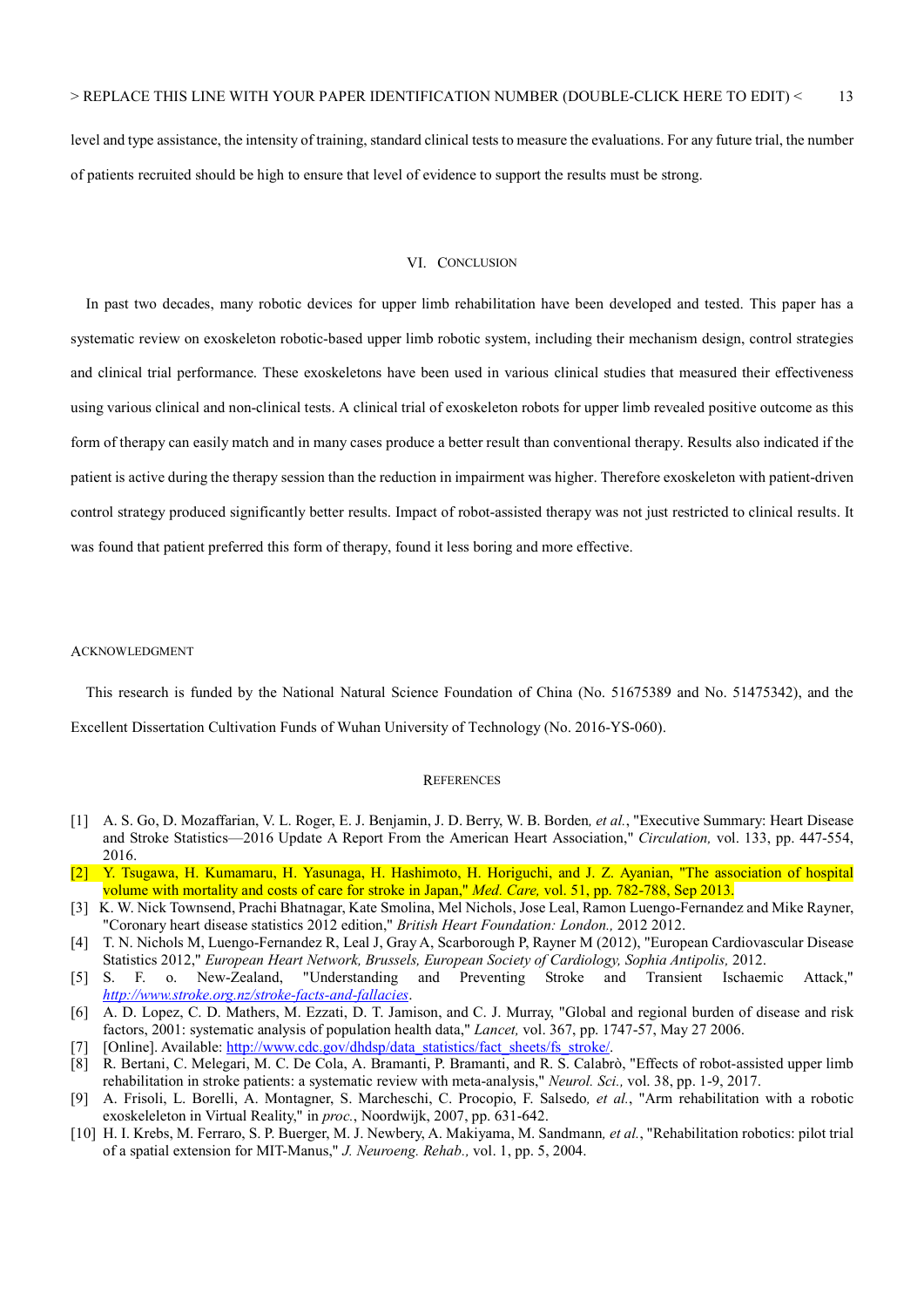- [11] P. S. Lum, C. G. Burgar, d. L. Van, M, and P. C. Shor, "The MIME robotic system for upper-limb neuro-rehabilitation: results from a clinical trial in subacute stroke," in proc. International Conference on Rehabilitation Robotics, 2005, pp. 511-514.
- [12] D. J. Reinkensmeyer, L. E. Kahn, M. Averbuch, A. McKenna-Cole, B. D. Schmit, and W. Zev Rymer, "Understanding and treating arm movement impairment after chronic brain injury: Progress with the ARM guide," J. Rehabil. Res. Dev., vol. 37, pp. 653-662, // 2000.
- [13] E. Formaggio, S. F. Storti, I. B. Galazzo, M. Gandolfi, C. Geroin, N. Smania, et al., "Time–Frequency Modulation of ERD and EEG Coherence in Robot-Assisted Hand Performance," Brain Topogr., vol. 28, pp. 352-363, 2015.
- [14] S. Coote, B. Murphy, W. Harwin, and E. Stokes, "The effect of the GENTLE/s robot-mediated therapy system on arm function after stroke," Clin. Rehabil., vol. 22, pp. 395-405, May 2008.
- [15] R. A. R. C. Gopura, K. Kiguchi, and Y. Yi, "SUEFUL-7: A 7DOF upper-limb exoskeleton robot with muscle-model-oriented EMG-based control," in proc., St. Louis, MO, 2009, pp. 1126-1131.
- [16] T. Nef, M. Guidali, and R. Riener, "ARMin III arm therapy exoskeleton with an ergonomic shoulder actuation," Appl Bionics. Biomech., vol. 6, pp. 127-142, 2015.
- [17] J. C. Perry, J. Rosen, and S. Burns, "Upper-limb powered exoskeleton design," IEEE/ASME Trans. Mech., vol. 12, pp. 408-417, // 2007.
- [18] J. Huang, X. Tu, and J. He, "Design and evaluation of the RUPERT wearable upper extremity exoskeleton robot for clinical and in-home therapies," IEEE. T. Syst. Man Cybern. Syst., vol. 46, pp. 926-935, 2016.
- [19] H. S. Lo and S. Q. Xie, "Exoskeleton robots for upper-limb rehabilitation: State of the art and future prospects," Medical Engineering and Physics, vol. 34, pp. 261-268, // 2012.
- [20] A. Young and D. Ferris, "State-of-the-art and future directions for robotic lower limb exoskeletons," IEEE. T. Neural Syst. Rehab Eng., vol. 25, pp. 171-182, 2017.
- [21] A. J. Veale and S. Q. Xie, "Towards compliant and wearable robotic orthoses: A review of current and emerging actuator technologies," Med. Eng. Phys., vol. 38, pp. 317, 2016.
- [22] A. E. Bulboacă, S. D. Bolboacă, and A. C. Bulboacă, "Ethical considerations in providing an upper limb exoskeleton device for stroke patients," Med. Hypotheses., vol. 101, pp. 61, 2017.
- [23] K. M. Lee and J. Guo, "Kinematic and dynamic analysis of an anatomically based knee joint," J. Biomech., vol. 43, pp. 1231-1236, 2010.
- [24] J. I. Furukawa, T. Noda, T. Teramae, and J. Morimoto, "Human Movement Modeling to Detect Biosignal Sensor Failures for Myoelectric Assistive Robot Control," IEEE Transactions on Robotics, vol. 33, pp. 846-857, 2017.
- [25] A. S. Niyetkaliyev, S. Hussain, M. H. Ghayesh, and G. Alici, "Review on Design and Control Aspects of Robotic Shoulder Rehabilitation Orthoses," IEEE Transactions on Human-Machine Systems, vol. PP, pp. 1-12, 2017.
- [26] D. Borzelli, S. Pastorelli, E. Burdet, A. D'Avella, and L. Gastaldi, "Reducing external perturbation proportionally to operator's wrist muscle co-contraction reduces tracking error and energy consumption," Gait Posture, vol. 57, pp. 24, 2017.
- [27] K. Huysamen, T. Bosch, M. D. Looze, K. S. Stadler, E. Graf, and L. W. O'Sullivan, "Evaluation of a passive exoskeleton for static upper limb activities," Appl. Ergon., vol. 70, pp. 148-155, 2018.
- [28] K. Anam and A. A. Al-Jumaily, "Active Exoskeleton Control Systems: State of the Art," *Procedia Engineering*, vol. 41, pp. 988-994, 2012.
- [29] W. Meng, Q. Liu, Z. Zhou, Q. Ai, B. Sheng, and S. Xie, "Recent development of mechanisms and control strategies for robot-assisted lower limb rehabilitation," Mechatronics., vol. 31, pp. 132-145, 2015.
- [30] A. Calanca, R. Muradore, and P. Fiorini, "A review of algorithms for compliant control of stiff and fixed-compliance robots," IEEE/ASME Trans. Mech., vol. 21, pp. 613-624, 2016.
- [31] D. T. Bundy, L. Souders, K. Baranyai, L. Leonard, G. Schalk, R. Coker, et al., "Contralesional Brain-Computer Interface Control of a Powered Exoskeleton for Motor Recovery in Chronic Stroke Survivors," Stroke, vol. 48, pp. 1908-1915, 2017.
- [32] B. O. Mushage, J. C. Chedjou, and K. Kyamakya, "Fuzzy neural network and observer-based fault-tolerant adaptive nonlinear control of uncertain 5-DOF upper-limb exoskeleton robot for passive rehabilitation," Nonlinear Dynam., vol. 87, pp. 2021-2037, 2017.
- [33] Q. Wu, X. Wang, B. Chen, and H. Wu, "Development of an RBFN-based neural-fuzzy adaptive control strategy for an upper limb rehabilitation exoskeleton  $\frac{1}{N}$ ," *Mechatronics.*, vol. 53, pp. 85-94, 2018.
- [34] X. Li, Y. Pan, G. Chen, and H. Yu, "Multi-modal control scheme for rehabilitation robotic exoskeletons," Int. J. Robot. Res., pp. 027836491769111, 2017.
- [35] E. Treadway, Z. Gan, C. D. Remy, and R. B. Gillespie, "Toward Controllable Hydraulic Coupling of Joints in a Wearable Robot," IEEE Transactions on Robotics, vol. PP, pp. 1-16, 2018.
- [36] T. Madani, B. Daachi, and K. Djouani, "Modular-Controller-Design-Based Fast Terminal Sliding Mode for Articulated Exoskeleton Systems," IEEE. T. Contr. Syst. T., vol. PP, pp. 1-8, 2017.
- [37] P. Poli, G. Morone, G. Rosati, and S. Masiero, "Robotic Technologies and Rehabilitation: New Tools for Stroke Patients' Therapy," BioMed research international, vol. 2013, 2013.
- [38] R. A. R. C. Gopura, D. S. V. Bandara, K. Kiguchi, and G. K. I. Mann, "Developments in hardware systems of active upper-limb exoskeleton robots: A review," Robot. Auton. Syst., vol. 75, pp. 203-220, 2016.
- [39] W. H. Chang and Y.-H. Kim, "Robot-assisted Therapy in Stroke Rehabilitation," Journal of stroke, vol. 15, pp. 174-181, 2013.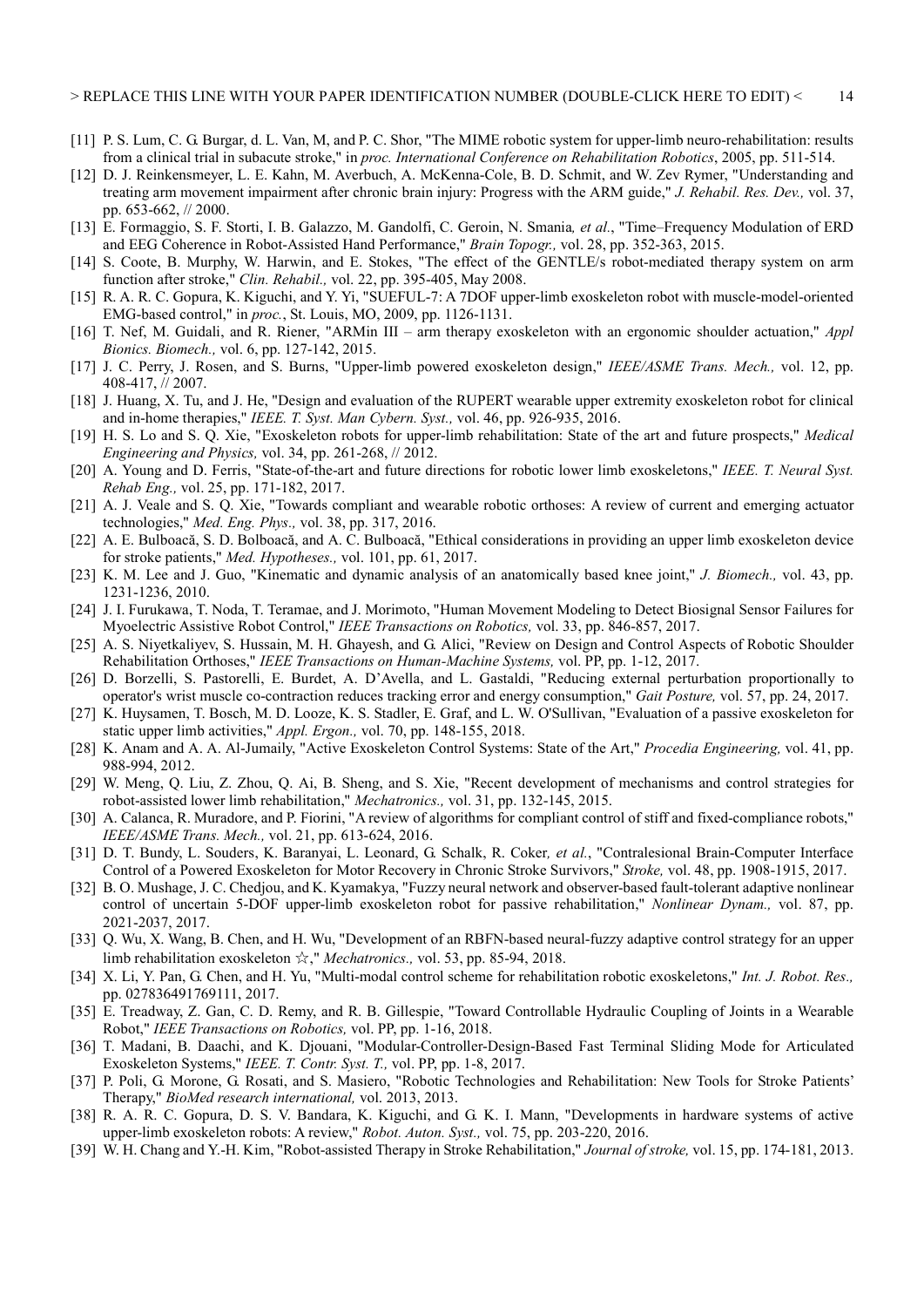- [40] H. Al-Fahaam, S. Davis, and S. Nefti-Meziani, "Wrist rehabilitation exoskeleton robot based on pneumatic soft actuators," in proc. ISCAE., Newcastle upon Tyne, UK, 2016, pp. 491-496.
- [41] V. W. Oguntosin, Y. Mori, H. Kim, S. J. Nasuto, S. Kawamura, and Y. Hayashi, "Design and Validation of Exoskeleton Actuated by Soft Modules toward Neurorehabilitation-Vision-Based Control for Precise Reaching Motion of Upper Limb," Frontiers in Neuroscience, vol. 11, Jul 2017.
- [42] R. A. R. C. Gopura and K. Kiguchi, "Mechanical designs of active upper-limb exoskeleton robots state-of-the-art and design difficulties," in proc., 2009, pp. 178-187.
- [43] A. Frisoli, C. Chisari, E. Sotgiu, C. Procopio, M. Fontana, B. Rossi, et al., "Rehabilitation training and evaluation with the L-EXOS in chronic stroke," vol. 7251 LNCS, ed. Artimino, 2012, pp. 242-245.
- [44] A. Keemink, G. O. Van, M. Wessels, and A. Stienen, "Differential Inverse Kinematics of a Redundant 4R Exoskeleton Shoulder Joint," IEEE. T. Neural Syst. Rehab Eng., vol. PP, pp. 1-1, 2018.
- [45] J. B. Ullauri, L. Peternel, B. Ugurlu, and Y. Yamada, "On the EMG-based torque estimation for humans coupled with a force-controlled elbow exoskeleton," in proc. International Conference on Advanced Robotics, 2015, pp. 302-307.
- [46] A. Frisoli, C. Procopio, C. Chisari, I. Creatini, L. Bonfiglio, M. Bergamasco, et al., "Positive effects of robotic exoskeleton training of upper limb reaching movements after stroke," Journal of NeuroEngineering and Rehabilitation, vol. 9, pp. 36, // 2012.
- [47] D. J. Reinkensmeyer, E. T. Wolbrecht, V. Chan, C. Chou, S. C. Cramer, and J. E. Bobrow, "Comparison of 3D, Assist-as-Needed Robotic Arm/Hand Movement Training Provided with Pneu-WREX to Conventional Table Top Therapy Following Chronic Stroke," American journal of physical medicine & rehabilitation/Association of Academic Physiatrists, vol. 91, pp. S232, 2012.
- [48] C. Colomer, A. Baldoví, S. Torromé, M. D. Navarro, B. Moliner, J. Ferri, et al., "Efficacy of Armeo®Spring during the chronic phase of stroke. Study in mild to moderate cases of hemiparesis," Eficacia del sistema Armeo®Spring en la fase crónica del ictus. Estudio en hemiparesias leves-moderadas, vol. 28, pp. 261-267, Jun 2013.
- [49] M.-H. Milot, S. J. Spencer, V. Chan, J. P. Allington, J. Klein, C. Chou, et al., "A crossover pilot study evaluating the functional outcomes of two different types of robotic movement training in chronic stroke survivors using the arm exoskeleton BONES," Journal of neuroengineering and rehabilitation, vol. 10, pp. 112, 2013.
- [50] R. Loureiro, W. Harwin, R. Lamperd, and C. Collin, "Evaluation of reach and grasp robot-assisted therapy suggests similar functional recovery patterns on proximal and distal arm segments in sub-acute hemiplegia," 2013.
- [51] V. Klamroth-Marganska, J. Blanco, K. Campen, A. Curt, V. Dietz, T. Ettlin, et al., "Three-dimensional, task-specific robot therapy of the arm after stroke: A multicentre, parallel-group randomised trial," The Lancet Neurology, vol. 13, pp. 159-166, 2014.
- [52] C. Colomer, A. Baldoví, S. Torromé, M. D. Navarro, B. Moliner, J. Ferri, et al., "Efficacy of Armeo®Spring during the chronic phase of stroke. Study in mild to moderate cases of hemiparesis," Neurologia, vol. 28, pp. 261-267, 2013.
- S. J. Ball, I. E. Brown, and S. H. Scott, "MEDARM: a rehabilitation robot with 5DOF at the shoulder complex," in proc. Advanced intelligent mechatronics, 2007 IEEE/ASME international conference on, 2007, pp. 1-6.
- [54] H. Kim, L. M. Miller, I. Fedulow, M. Simkins, G. M. Abrams, N. Byl, et al., "Kinematic data analysis for post-stroke patients following bilateral versus unilateral rehabilitation with an upper limb wearable robotic system," IEEE Transactions on Neural Systems and Rehabilitation Engineering, vol. 21, pp. 153-164, // 2013.
- [55] N. N. Byl, G. M. Abrams, E. Pitsch, I. Fedulow, H. Kim, M. Simkins, et al., "Chronic stroke survivors achieve comparable outcomes following virtual task specific repetitive training guided by a wearable robotic orthosis (UL-EXO7) and actual task specific repetitive training guided by a physical therapist," Journal of Hand Therapy, vol. 26, pp. 343-352, 2013.
- [56] S. J. Housman, V. Le, T. Rahman, R. J. Sanchez, and D. J. Reinkensmeyer, "Arm-training with T-WREX after chronic stroke: preliminary results of a randomized controlled trial," in proc. Rehabilitation Robotics, 2007. ICORR 2007. IEEE 10th International Conference on, 2007, pp. 562-568.
- [57] G. Fazekas, M. Horvath, T. Troznai, and A. Toth, "Robot-mediated upper limb physiotherapy for patients with spastic hemiparesis: a preliminary study," J. Rehabil. Med., vol. 39, pp. 580-582, 2007.
- [58] A. Frisoli, L. Borelli, A. Montagner, S. Marcheschi, C. Procopio, F. Salsedo, et al., "Robot-mediated arm rehabilitation in virtual environments for chronic stroke patients: A clinical study," in proc., Pasadena, CA, 2008, pp. 2465-2470.
- [59] A. Frisoli, L. Borelli, A. Montagner, S. Marcheschi, C. Procopio, F. Salsedo, et al., "Robot-mediated arm rehabilitation in Virtual Environments for chronic stroke patients: A clinical study," in proc. Robotics and Automation, 2008. ICRA 2008. IEEE International Conference on, 2008, pp. 2465-2470.
- [60] B. T. Iwamuro, E. G. Cruz, L. L. Connelly, H. C. Fischer, and D. G. Kamper, "Effect of a gravity-compensating orthosis on reaching after stroke: evaluation of the Therapy Assistant WREX," Arch. Phys. Med. Rehab., vol. 89, pp. 2121-2128, 2008.
- [61] S. J. Housman, K. M. Scott, and D. J. Reinkensmeyer, "A randomized controlled trial of gravity-supported, computer-enhanced arm exercise for individuals with severe hemiparesis," Neurorehab. Neural. Re, 2009.
- [62] T. Nef, G. Quinter, R. Müller, and R. Riener, "Effects of arm training with the robotic device ARMin i in chronic stroke: Three single cases," Neurodegenerative Diseases, vol. 6, pp. 240-251, // 2009.
- [63] P. Staubli, T. Nef, V. Klamroth-Marganska, and R. Riener, "Effects of intensive arm training with the rehabilitation robot ARMin II in chronic stroke patients: Four single-cases," Journal of NeuroEngineering and Rehabilitation, vol. 6, pp. 46, 2009.